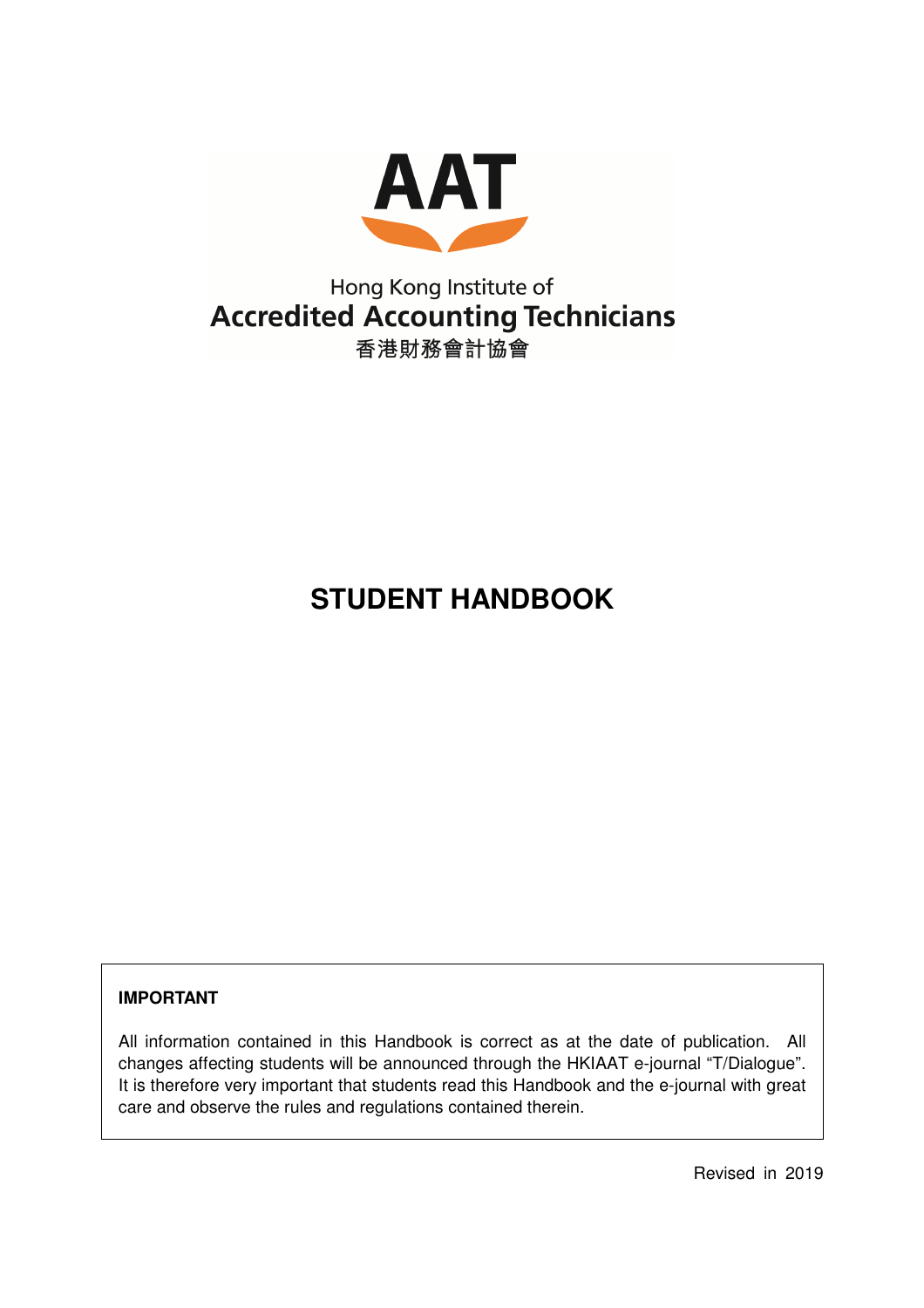## **Welcome to the Hong Kong Institute of Accredited Accounting Technicians Limited**

#### **We're here for you**

You've probably already made a commitment to advancing as an accounting technician. If so, you've made a good move. It is an honourable career that serves as a springboard to further professional advancement.

Accredited Accounting Technicians (AAT) work at intermediate levels of finance in all industries and sectors and in organizations, whether large and small. AATs are professional and dynamic people; they work alongside practicing accountants and play a vital role maintaining the accounting and financial affairs of every organization. Companies rely on them to keep the wheels of commerce turning. Without them, business would simply grind to a halt.

The HKIAAT syllabus has been developed to match Hong Kong's unique business environment. The qualification already has a strong foothold outside Hong Kong, in mainland China and overseas.

The AAT qualification will give you professional credibility and status, increasing your opportunities for career progression and placing you among the accounting technician elite. The letters AAT after your name will show that you have:

- successfully completed the AAT examinations, professional assessment and have the required practical experience
- a genuine commitment to keeping your skills and knowledge up-to-date throughout your career
- achieved an internationally recognized level of competence
- are a member of a well-recognized and prestigious professional accounting body

The HKIAAT qualification sets you on the right path in your accounting career. You can attain the different levels of AAT qualification at your own pace through a combination of study and work experience.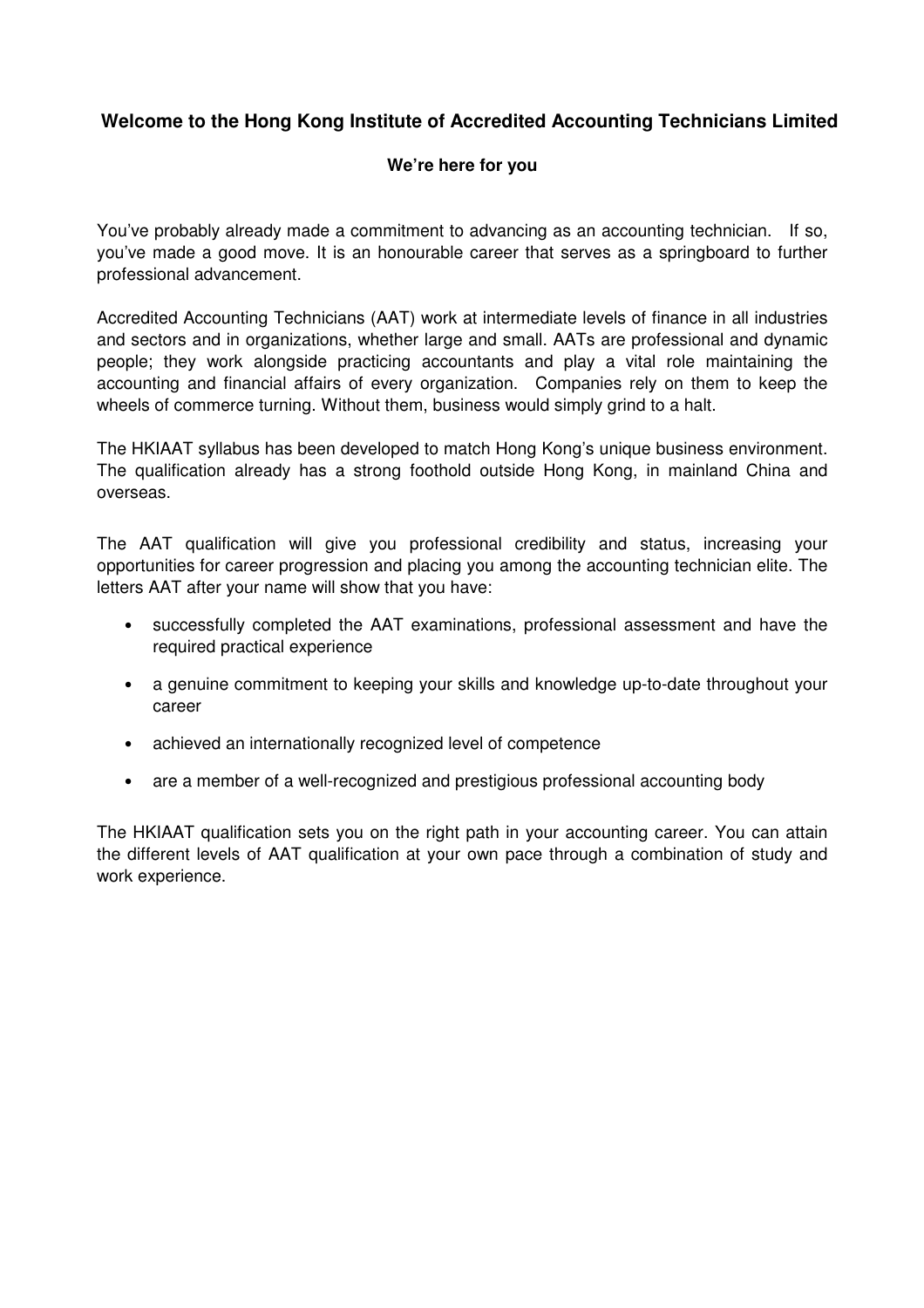## **CONTENTS**

Page

|    | <b>ABOUT HKIAAT</b> |                                                                               | 1                  |
|----|---------------------|-------------------------------------------------------------------------------|--------------------|
|    |                     | <b>NEW QUALIFICATION FRAMEWORK</b>                                            | 3                  |
| 1. |                     | <b>STUDENT STATUS</b>                                                         | 5                  |
| 2. |                     | ACCREDITED ACCOUNTING TECHNICIAN (AAT) EXAMINATION                            |                    |
|    | 2.1                 | <b>Examination Entry Requirements</b>                                         | 5                  |
|    | 2.2                 | <b>Examination Dates and Forms</b>                                            | 5                  |
|    | 2.3                 | <b>Examination Entry Regulations</b>                                          | 5                  |
|    | 2.4                 | <b>Examination Entry Submission</b>                                           | $\mathbf 5$        |
|    | 2.5                 | <b>Examination Entry Withdrawal</b>                                           | $\,6\,$            |
|    | 2.6                 | <b>Examination Format and Assessment</b>                                      | $\,6$              |
|    |                     | 2.6.1 Examination Format                                                      | $\,6\,$            |
|    |                     | 2.6.2 Method of Assessment                                                    | $\,6$              |
|    | 2.7                 | <b>Bad Weather Arrangement for Examinations</b>                               | $\overline{7}$     |
|    | 2.8                 | <b>Examination Marking</b>                                                    | $\overline{7}$     |
|    | 2.9                 | <b>Examination Result</b>                                                     | $\overline{7}$     |
|    | 2.10<br>2.11        | Certificate Issuance                                                          | $\,8\,$<br>$\,8\,$ |
|    | 2.12                | <b>Script Review Report</b><br><b>Exemption Policy</b>                        | 9                  |
|    |                     |                                                                               |                    |
| 3. |                     | PROFESSIONAL ASSESSMENT (PA)                                                  |                    |
|    | 3.1                 | <b>Enrolment Requirements</b>                                                 | 10                 |
|    | 3.2                 | <b>Examination Dates and Forms</b>                                            | 10                 |
|    | 3.3                 | <b>Enrolment Regulations</b>                                                  | 10                 |
|    | 3.4                 | <b>Enrolment Submission</b>                                                   | 10                 |
|    | 3.5                 | <b>Enrolment Withdrawal</b>                                                   | 10                 |
|    | 3.6                 | <b>Examination Format and Assessment</b>                                      | 10                 |
|    |                     | 3.6.1 Examination Format                                                      | 10                 |
|    |                     | 3.6.2 Method of Assessment                                                    | 10                 |
|    | 3.7                 | Bad Weather Arrangement for Examination                                       | 11                 |
|    | 3.8                 | <b>Examination Marking</b>                                                    | 11                 |
|    | 3.9                 | <b>Examination Result</b>                                                     | 11                 |
|    | 3.10                | <b>Exemption Policy</b>                                                       | 11                 |
| 4. |                     | RECOGNITION OF THE "ACCREDITED ACCOUNTING TECHNICIAN"<br><b>QUALIFICATION</b> | 12                 |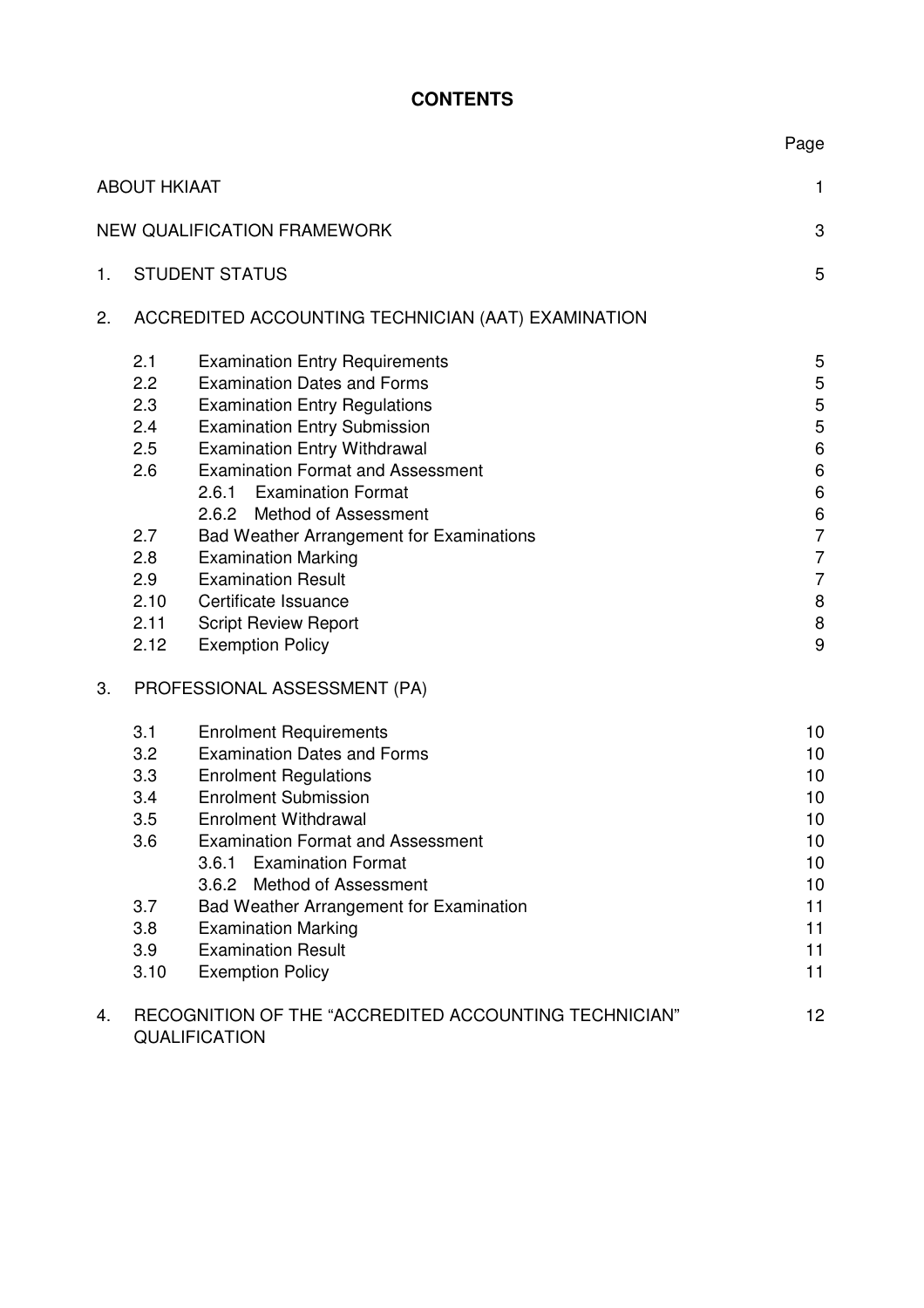## 5. PROFESSIONAL BRIDGING EXAMINATION (PBE)

|     | 5.1  | <b>Examination Entry Requirements</b>                           | 13 |
|-----|------|-----------------------------------------------------------------|----|
|     | 5.2  | <b>Examination Dates and Forms</b>                              | 13 |
|     | 5.3  | <b>Examination Entry Regulations</b>                            | 13 |
|     | 5.4  | <b>Examination Entry Submission</b>                             | 13 |
|     | 5.5  | <b>Examination Entry Withdrawal</b>                             | 13 |
|     | 5.6  | <b>Examination Format and Assessment</b>                        | 14 |
|     |      | 5.6.1 Examination Format                                        | 14 |
|     |      | <b>Method of Assessment</b><br>5.6.2                            | 14 |
|     | 5.7  | Bad Weather Arrangement for Examination                         | 14 |
|     | 5.8  | <b>Examination Marking</b>                                      | 14 |
|     | 5.9  | <b>Examination Result</b>                                       | 15 |
|     | 5.10 | Certificate Issuance                                            | 15 |
|     | 5.11 | <b>Script Review Report</b>                                     | 15 |
|     | 5.12 | <b>Exemption Policy</b>                                         | 15 |
| 6.  |      | <b>EXAMINABLE CONTENTS</b>                                      | 16 |
| 7.  |      | <b>ANNUAL TIMETABLE</b>                                         |    |
|     | 7.1  | <b>AAT Examination and PBE</b>                                  | 17 |
|     | 7.2  | <b>PA</b>                                                       | 18 |
| 8.  |      | <b>FEES AND PAYMENT PROCEDURES</b>                              |    |
|     | 8.1  | Fees (2015)                                                     | 19 |
|     | 8.2  | <b>Annual Student Fee</b>                                       | 19 |
|     | 8.3  | <b>Payment Procedures</b>                                       | 19 |
|     | 8.4  | Surcharge on Returned Cheques                                   | 19 |
| 9.  |      | <b>DEADLINES AND IMPORTANT DATES</b>                            | 20 |
|     |      | 10. STUDENT SERVICES                                            |    |
|     | 10.1 | Library                                                         | 21 |
|     | 10.2 | E-journal "T/Dialogue"                                          | 21 |
|     | 10.3 | <b>Relevant Courses</b>                                         | 21 |
|     |      | 10.3.1 Revision Courses                                         | 21 |
|     |      | 10.3.2 AAT Courses                                              | 21 |
|     | 10.4 | <b>Students' Activities</b>                                     | 21 |
|     | 10.5 | Question & Answer Booklets (Q&A), Study Texts and Souvenirs     | 21 |
|     | 10.6 | Hong Kong Institute of CPAs Continuing Professional Development | 22 |
|     |      | Programmes                                                      |    |
|     | 10.7 | <b>Change of Personal Particulars</b>                           | 22 |
| 11. |      | <b>PROFESSIONAL CONDUCT</b>                                     | 23 |
|     |      | 12. RETENTION OF EXAMINATION-RELATED MATERIALS                  | 23 |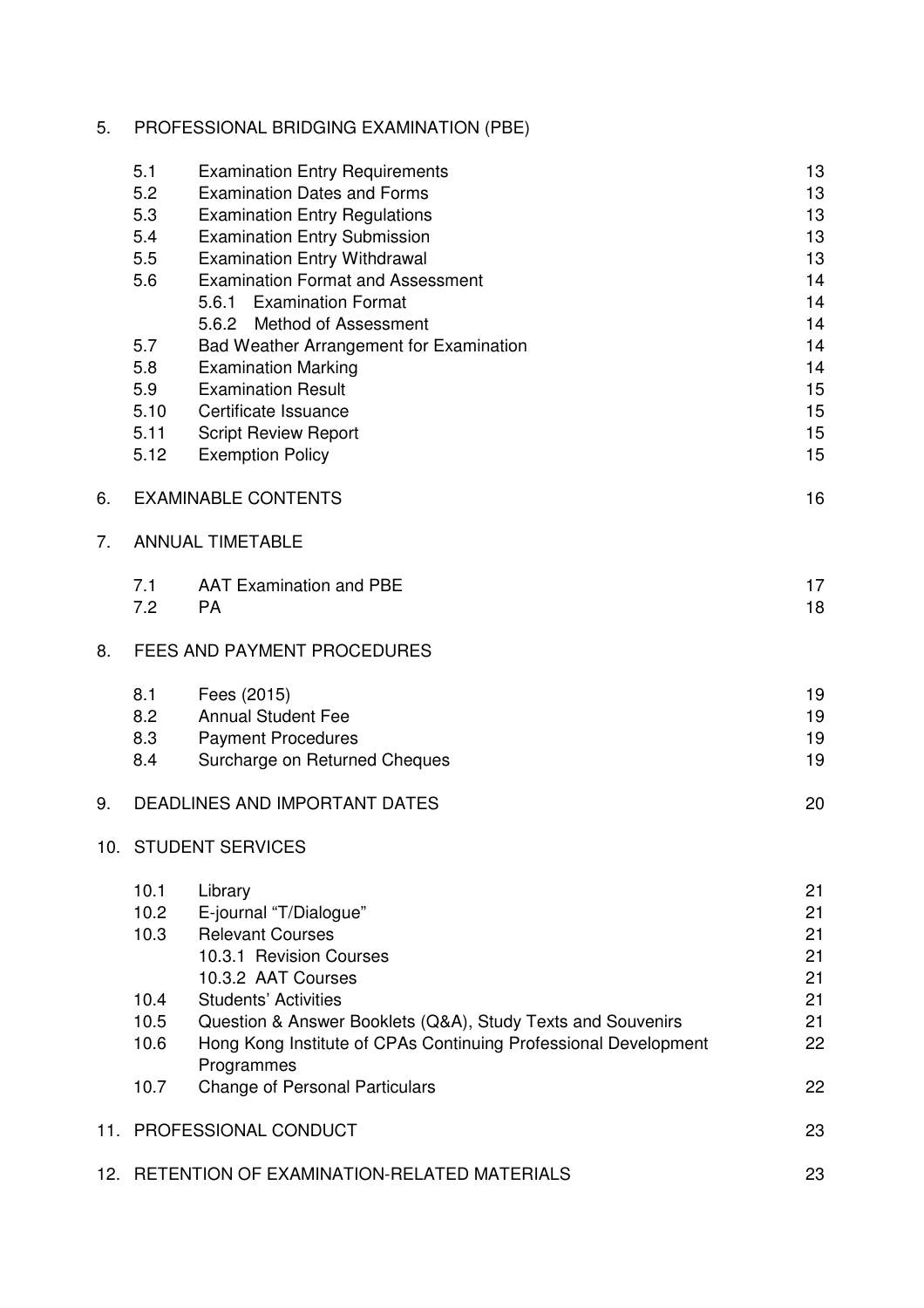## **ABOUT HKIAAT**

Hong Kong Institute of Accredited Accounting Technicians Limited (HKIAAT) is a company limited by guarantee and incorporated under the Companies Ordinance on 23 August 1988, under the auspices of the Hong Kong Institute of Certified Public Accountants (the Hong Kong Institute of CPAs). Its principal activities are the awarding of the Accredited Accounting Technician qualification through conducting professional examinations, offering premier member and student services, accrediting relevant sub-degree qualifications and promoting the study of accountancy among sub-degree holders and secondary school students.

#### **Main objectives:**

- (1) To accredit persons whose employment wholly or partly comprises accountancy work but who have not qualified to be registered under the Professional Accountants Ordinance (Cap. 50) as Professional Accountants and who are to be known as Accounting Technicians.
- (2) To encourage and secure the training and professional education and to conduct examination in relation thereto.
- (3) To provide graduates with a chance for further development in the accounting field.

#### **Organization Structure:**

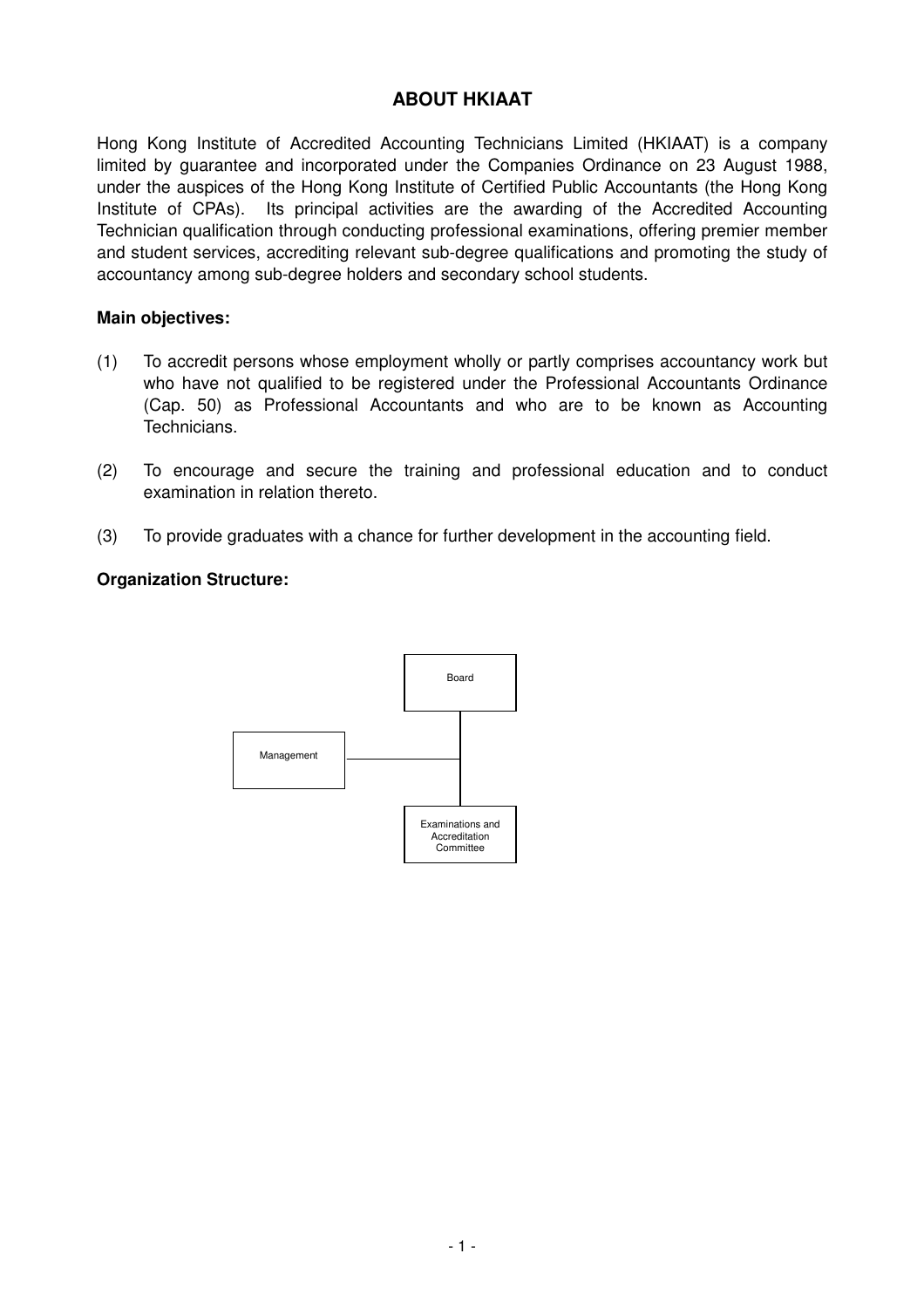## **OFFICE**

27/F, Wu Chung House 213 Queen's Road East Wanchai, Hong Kong Tel: 2823 0600 Fax: 2823 0606 Hotline: 2823 0660 E-mail: hkiaat@hkiaat.org Website: www.hkiaat.org

> Office hours: 9:00 am to 6:00 pm (Mondays to Fridays) 9:00 am to 12:00 noon (Saturdays) Closed on public holidays

## **LIBRARY**

27/F, Wu Chung House 213 Queen's Road East Wanchai, Hong Kong Tel : 2287 7018

> Library opening hours: 9:00 am to 7:00 pm (Mondays to Fridays) 9:00 am to 12:00 noon (Saturdays) Closed on public holidays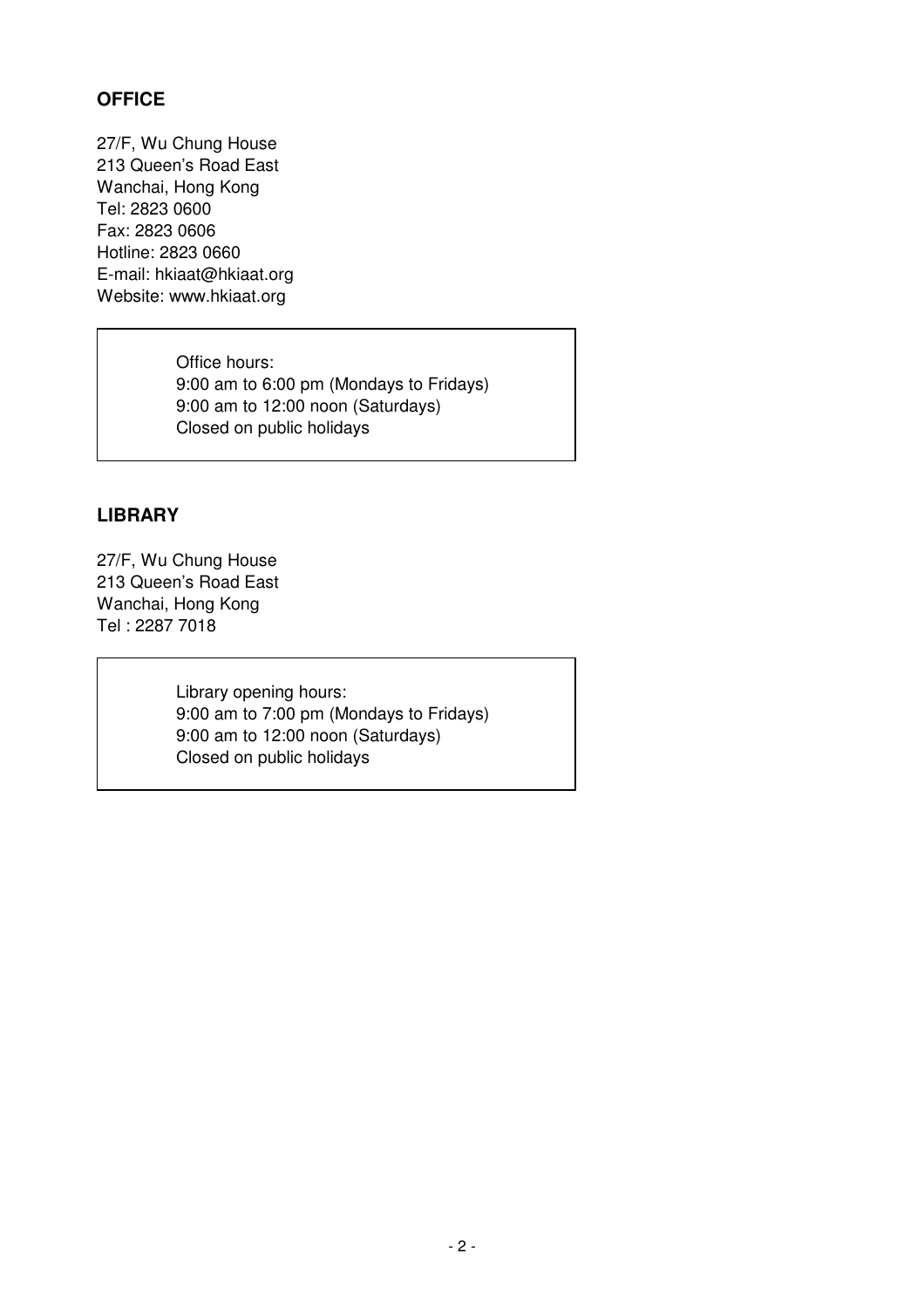#### **NEW QUALIFICATION FRAMEWORK**

Constant and rapid economic development means today's accounting technicians need broader and more flexible skills than ever before. AATs play an integral role in the overall business management function and need to be equipped not only with core technical accountancy skills, but also vital complementary skills in areas such as information systems, communication and management. The HKIAAT's new qualification framework is designed to meet the needs of the broadening role of accounting technicians to help them better support our finance and accounting professionals in the dynamic business world.

Under the new qualification framework, an HKIAAT member is required to comply with three key requirements: knowledge requirements, values requirements, and practical experience requirements.



(A) Knowledge – AAT Examination

The knowledge requirements concentrate on building a broad awareness of various aspects of accounting and business, and these are tested through examinations. The AAT Examination covers the following papers:

| AAT Professional Diploma in Accounting |         |                                                           |  |
|----------------------------------------|---------|-----------------------------------------------------------|--|
| <b>AAT Diploma</b>                     | Paper 1 | Accounting and Computerized Accounts                      |  |
| in Accounting                          | Paper 2 | Business Communication and Organization and Management    |  |
|                                        | Paper 3 | <b>Management Accounting</b>                              |  |
|                                        | Paper 4 | <b>Business Economics and Financial Mathematics</b>       |  |
| <b>AAT Advanced</b>                    | Paper 5 | <b>Principles of Taxation</b>                             |  |
| Diploma in                             | Paper 6 | <b>Fundamentals of Business Law</b>                       |  |
| Accounting                             | Paper 7 | <b>Financial Accounting</b>                               |  |
|                                        | Paper 8 | Principles of Auditing and Management Information Systems |  |

(B) Values – Professional Assessment

The Professional Assessment covers the following three subjects and is assessed solely by a multiple-choice examination:

- Ethics in business and the profession
- Authority and structure of the profession
- Current non-technical issues facing the profession of accountancy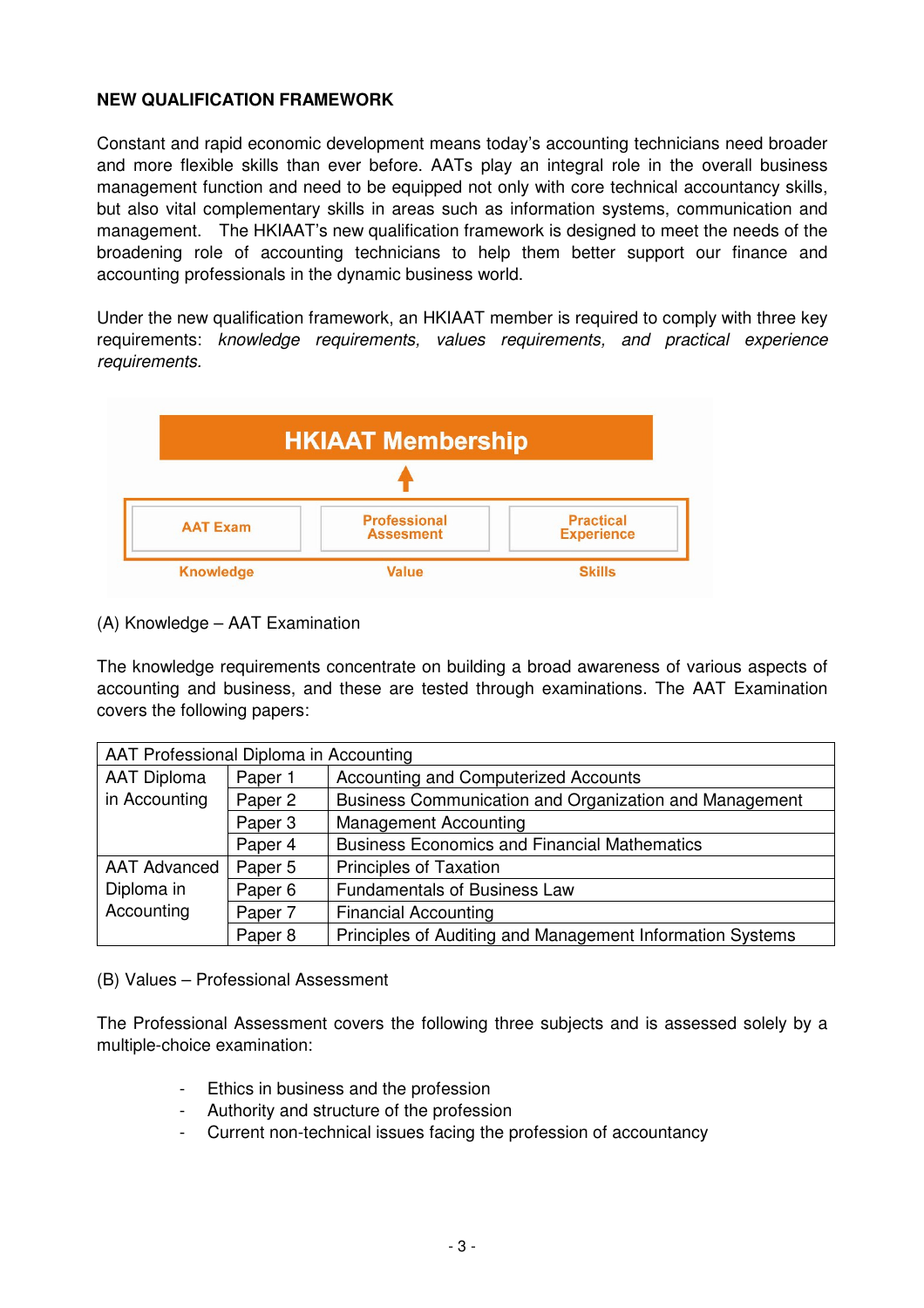## (C) Skills – Practical Experience

The final step is to ensure that you can apply the knowledge and values you have learned in the AAT Examination and the Professional Assessment. To do this, you need to have a year's full-time relevant accounting practical experience before receiving the AAT designation.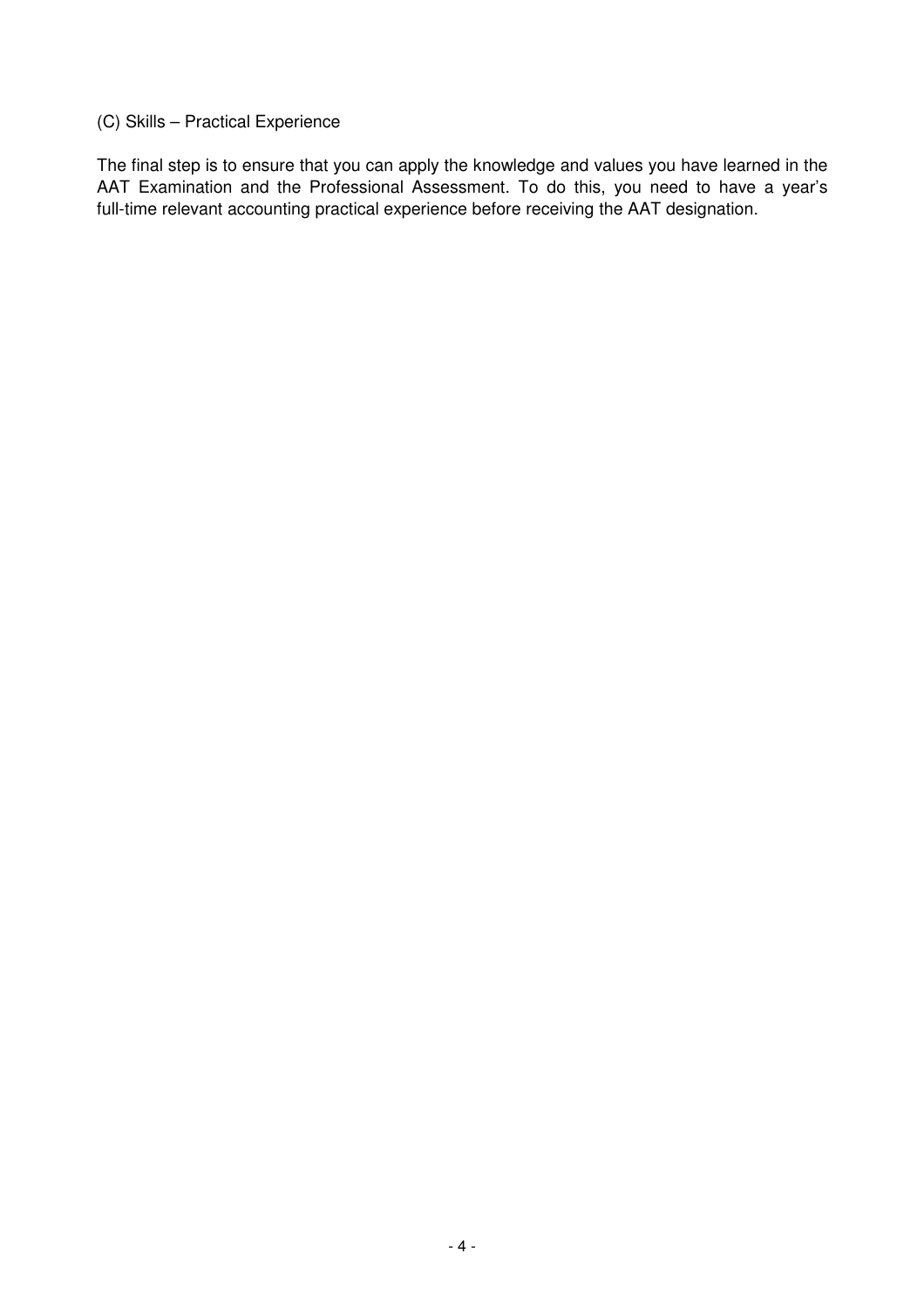#### **1. STUDENT STATUS**

Applicants may register as HKIAAT students for taking the AAT Examination provided that they have attained the age of 16. Each registered student should be in possession of a student registration card bearing his/her registration number issued by the HKIAAT. This card should be returned to the HKIAAT after cessation of studentship.

A registered student whose annual student fee is overdue for three months or more will be removed from the Register. Re-instatement of studentship and examination status will be considered in accordance with the rules prevailing at the time of application and payment of the relevant fees again.

Students will also be removed from the Register on disciplinary grounds.

#### **2. ACCREDITED ACCOUNTING TECHNICIAN (AAT) EXAMINATION**

#### **2.1 Examination Entry Requirements**

Students are eligible to sit for the AAT Examination provided that they have paid the annual student fees and the required examination fees.

#### **2.2 Examination Dates and Forms**

The examinations are held in June and December each year. The Examination Entry Form will be sent to all eligible students twice a year in advance for each examination session.

#### **2.3 Examination Entry Regulations**

- 2.3.1 The eight papers of the AAT Examination together with the Professional Assessment (PA) must be completed within 10 years from the date of first registration as a student. Students who registered on or before 15 July 2008 will have their time limit start afresh from 1 June 2009.
- 2.3.2 Students are allowed to take any number of papers in any sequence for each examination session. However, students are recommended to attempt not more than four papers in each session and to attempt them in sequence.
- 2.3.3 Examination results will be retained in our records with no time limit.
- 2.3.4 Students re-sitting papers that they have previously passed should note that the most current examination result prevails.

#### **2.4 Examination Entry Submission**

It is the students' responsibility to observe the deadlines for Examination Entry Form submission and ensure that these forms, together with the examination fee, are received by HKIAAT before the deadline.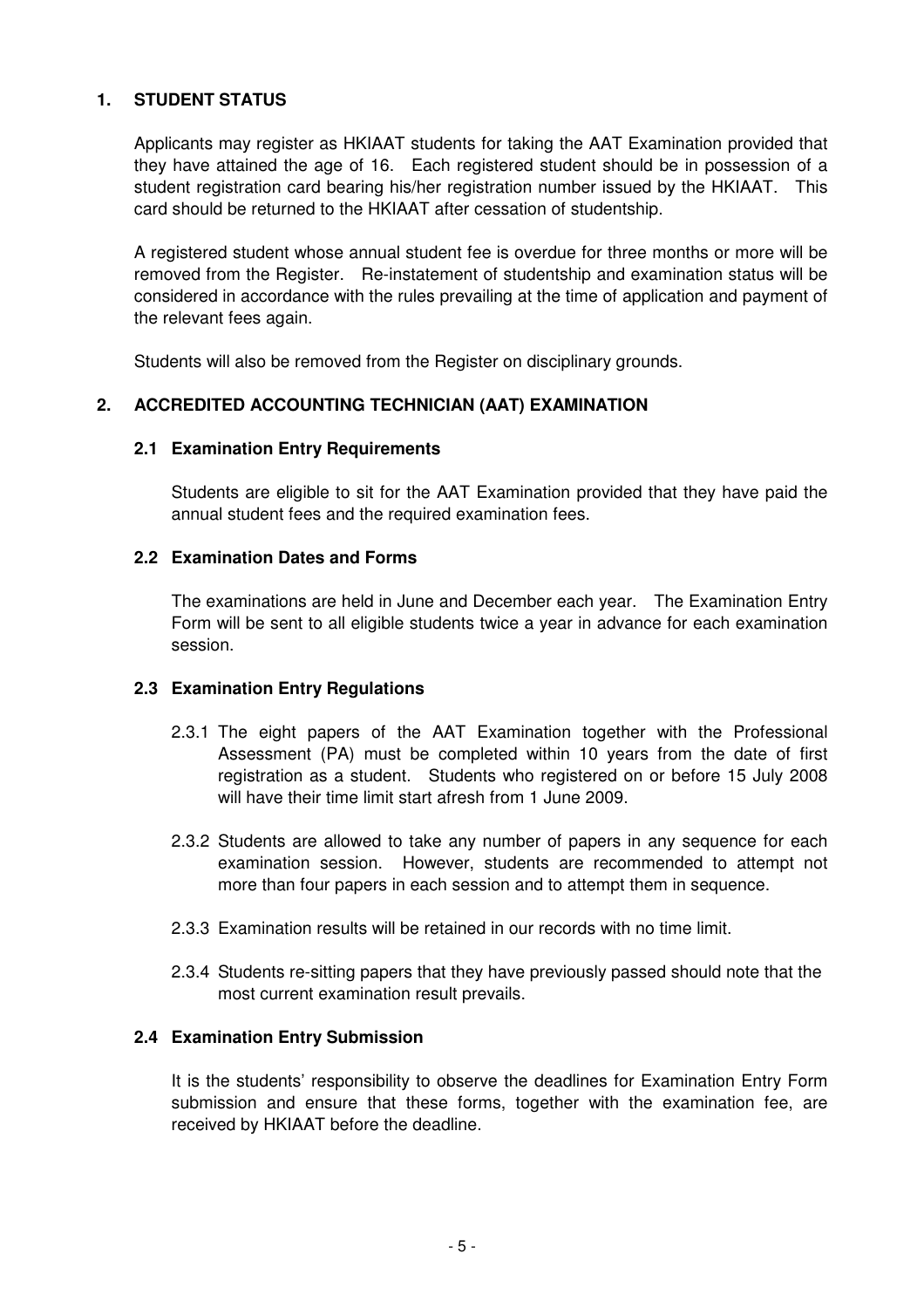#### **2.5 Examination Entry Withdrawal**

Students can apply in writing to the Executive Director of HKIAAT to withdraw from the examination(s). The written request for withdrawal shall reach HKIAAT on or before one week after the closing date for examination entry. Students will be refunded the examination fees after deduction of administration charge if HKIAAT approves the application. There is no refund or transfer of examination fees for late application and in ALL other cases.

#### **2.6 Examination Format and Assessment**

#### 2.6.1 Examination Format

Format of Paper 1:

|                                               | <b>Marks</b> |
|-----------------------------------------------|--------------|
| Paper 1A                                      |              |
| Section A: 10 to 20 multiple-choice questions | 20           |
| Section B: 2 out of 3 optional questions      | 50           |
| Paper 1B                                      |              |
| Section C: 1 to 3 compulsory questions        | 30           |
| Total                                         | 100          |

#### Format of Papers 2 to 8:

|                                               | <b>Marks</b> |
|-----------------------------------------------|--------------|
| Section A: 10 to 20 multiple-choice questions | 20           |
| Section B: 1 to 3 compulsory questions        | 30           |
| Section C: 2 out of 3 optional questions      | 50           |
| Total                                         | 100          |

#### 2.6.2 Method of Assessment

The assessment is based solely on closed-book written examinations conducted in English. All papers last for 3 hours except for Paper 1 which lasts for 3 hours and 15 minutes, and includes the time needed for basic data input and for printing reports.

The Paper 1 comprises two papers, namely Paper 1A and Paper 1B, to be held in two sessions. Paper 1A is a 2-hour written examination which includes the Multiple-choice Questions (Section A) and the Optional Questions (Section B). Paper 1B is an accounting software application examination, which includes the Compulsory Questions (Section C). The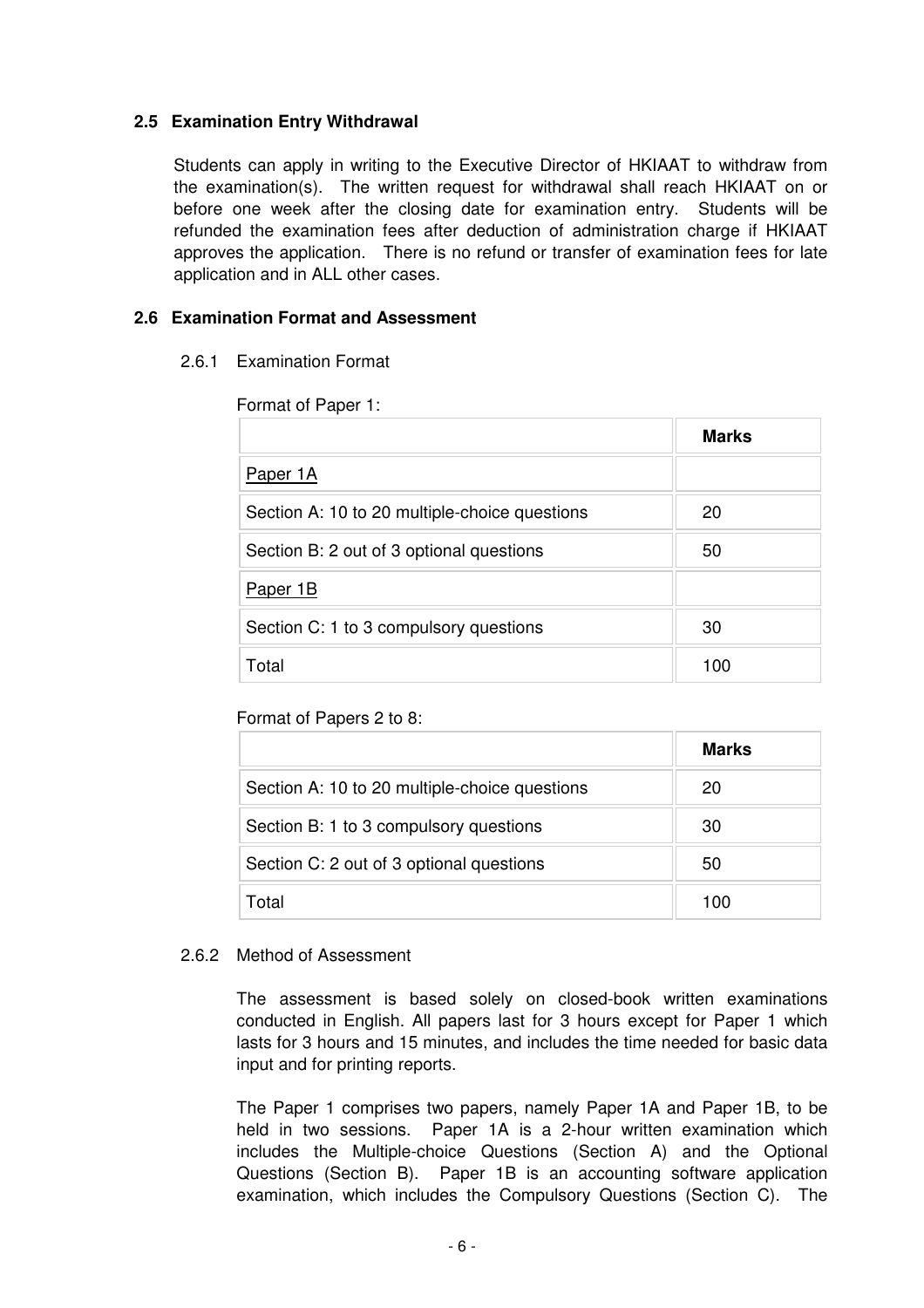total time allowed for Paper 1B is 1 hour and 15 minutes, which includes the time needed for basic data input and for printing reports.

Both of the Paper 1A and Paper 1B will be held in the afternoon of the same date. There is a 45-minute break between the two papers. The aggregated marks of Paper 1A and Paper 1B will be used for determining the final result for the Paper 1 Examination.

#### **2.7 Bad Weather Arrangement for Examinations**

If weather conditions are doubtful (such as the possible hoisting of Tropical Cyclone No. 8 Signal or the issue of the Red or Black Rainstorm Warning), candidates should pay attention to the announcements placed on the HKIAAT website. A recorded announcement will also be placed at the hotline 2823 0600.

For AAT Paper 1 Examination, if HKIAAT announces that the examinations for the afternoon session are cancelled, it means the Paper 1 Examination (both of Paper 1A and Paper 1B) will also be cancelled. Once the Paper 1A session has started, it will continue for the full allotted time in both Paper 1A and Paper 1B sessions unless physical conditions in the examination centre are considered to be dangerous by the Centre Supervisor.

#### **2.8 Examination Marking**

The examination marking procedures are designed to ensure that marking process is consistent, accurate, and fair to all candidates. Markers are chosen because of their expertise and awareness of the realistic standard expected. To achieve consistency in marking, a small group of markers (depending on the numbers of scripts for the session) will mark the examination paper for all scripts. To facilitate this marking process, candidates are required to use specific script booklet or answer cover sheets to answer specific section of the examination. In addition, the marking itself is also controlled through a system of auditing to ensure that the marking scheme is applied consistently and therefore errors in the calculation of examination results are very rare.

#### **2.9 Examination Result**

An Examination Status Report will be issued to candidates after each examination session. Those who obtain full exemption from the AAT Examination will be issued with an acknowledgement letter.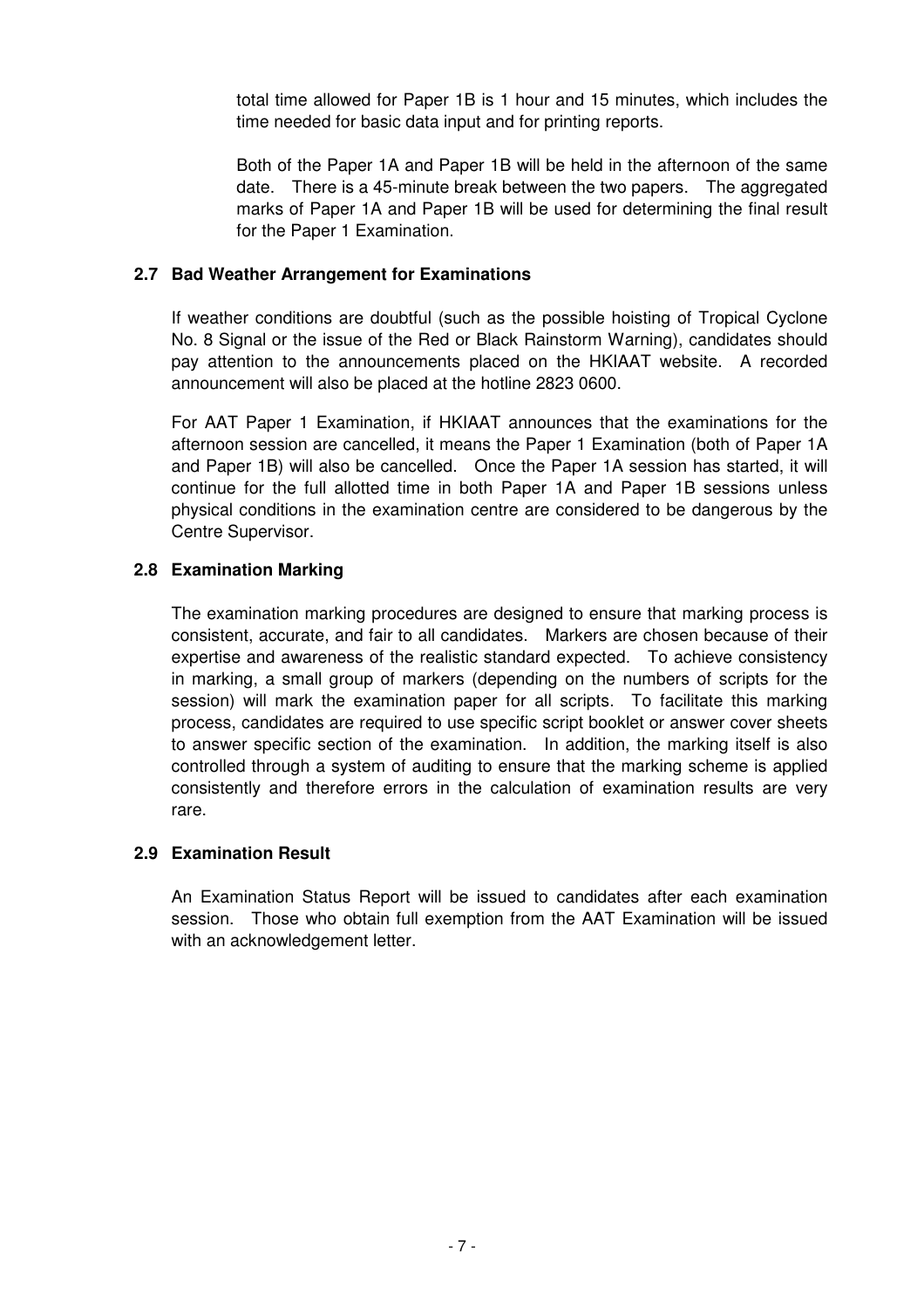#### **2.10 Certificate Issuance**

HKIAAT issues the AAT Examination certificates as follows:

|                |       | <b>Types of certificates</b>                                            | <b>Holders</b>                                                                           | <b>Fees</b>                                                                                                                                                                     |
|----------------|-------|-------------------------------------------------------------------------|------------------------------------------------------------------------------------------|---------------------------------------------------------------------------------------------------------------------------------------------------------------------------------|
| $\mathbf{1}$   |       | Certificate of Examination                                              | Students who sat<br>and passed the<br>corresponding<br>paper                             | <b>HK\$150</b> for applications<br>submitted within 6 months<br>after results announcement.<br>The normal fee of <b>HK\$300</b><br>for applications received<br>after 6 months. |
| $\overline{2}$ |       | Certificate of Qualification                                            |                                                                                          |                                                                                                                                                                                 |
|                | (i)   | AAT Diploma in Accounting<br>(Completion of Papers 1 to 4)              | Students who<br>completed the<br>relevant module by                                      | HK\$150 for applications<br>submitted within 6 months<br>after results announcement.                                                                                            |
|                | (ii)  | AAT Advanced Diploma in Accounting<br>(Completion of Papers 5 to 8)     | sitting and passing<br>at least two<br>examination papers                                | The normal fee of HK\$300<br>for applications received<br>after 6 months.                                                                                                       |
|                | (iii) | AAT Professional Diploma in Accounting<br>(Completion of Papers 1 to 8) | Students who<br>completed the AAT<br>Examination by<br>examination and /<br>or exemption | HK\$150 for applications<br>submitted within 6 months<br>after results announcement<br>or the date of the issuance<br>of full exemption letter.                                 |
|                |       |                                                                         |                                                                                          | The normal fee of HK\$300<br>for applications received<br>after 6 months.                                                                                                       |

#### **2.11 Script Review Report**

Questions and suggested answers of the AAT Examinations and the respective examiner's general comments on candidates' performance will be published for sale in the HKIAAT's Service Counter. In addition, an unsuccessful candidate can apply for a script review of his/her examination papers, if deemed necessary, at a fee (currently \$500) prescribed by the HKIAAT Board. In the script review, the HKIAAT will provide the candidate with a review report regarding his/her performance in the examination and in particular, the reasons for failure. It is hoped that this feedback will assist candidates to assess their performance and identify problem areas. It is important to note that a script review is **NOT** a remarking service. Under no circumstance will marks be adjusted.

To apply for a Script Review Report, candidates are required to submit a written request, together with the prescribed fee, to the HKIAAT within two weeks of the date of announcement of the results. The HKIAAT will provide the candidates with a formal review report within one month.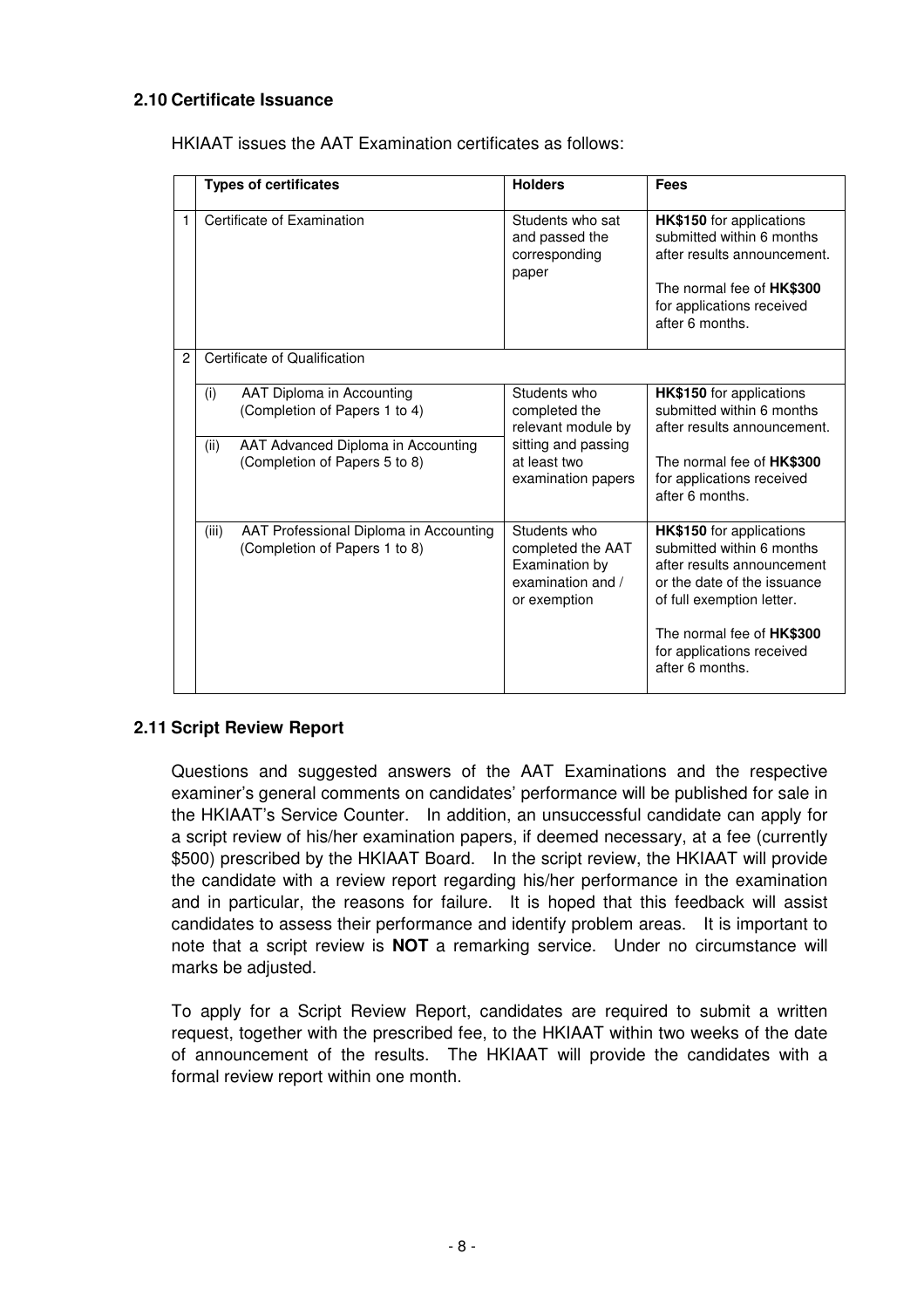#### **2.12 Exemption Policy**

Students with accredited qualifications can apply for paper exemption. Students intending to claim exemptions from the AAT Examination are required to submit the Exemption Application Form together with the certified true copies of their certificates/transcript and the appropriate exemption fee.

Students sitting AAT Examination papers which have been granted exemptions should note that examination status prevails irrespective of exemption granted.

In normal circumstances, the HKIAAT does not grant an exemption over an exemption.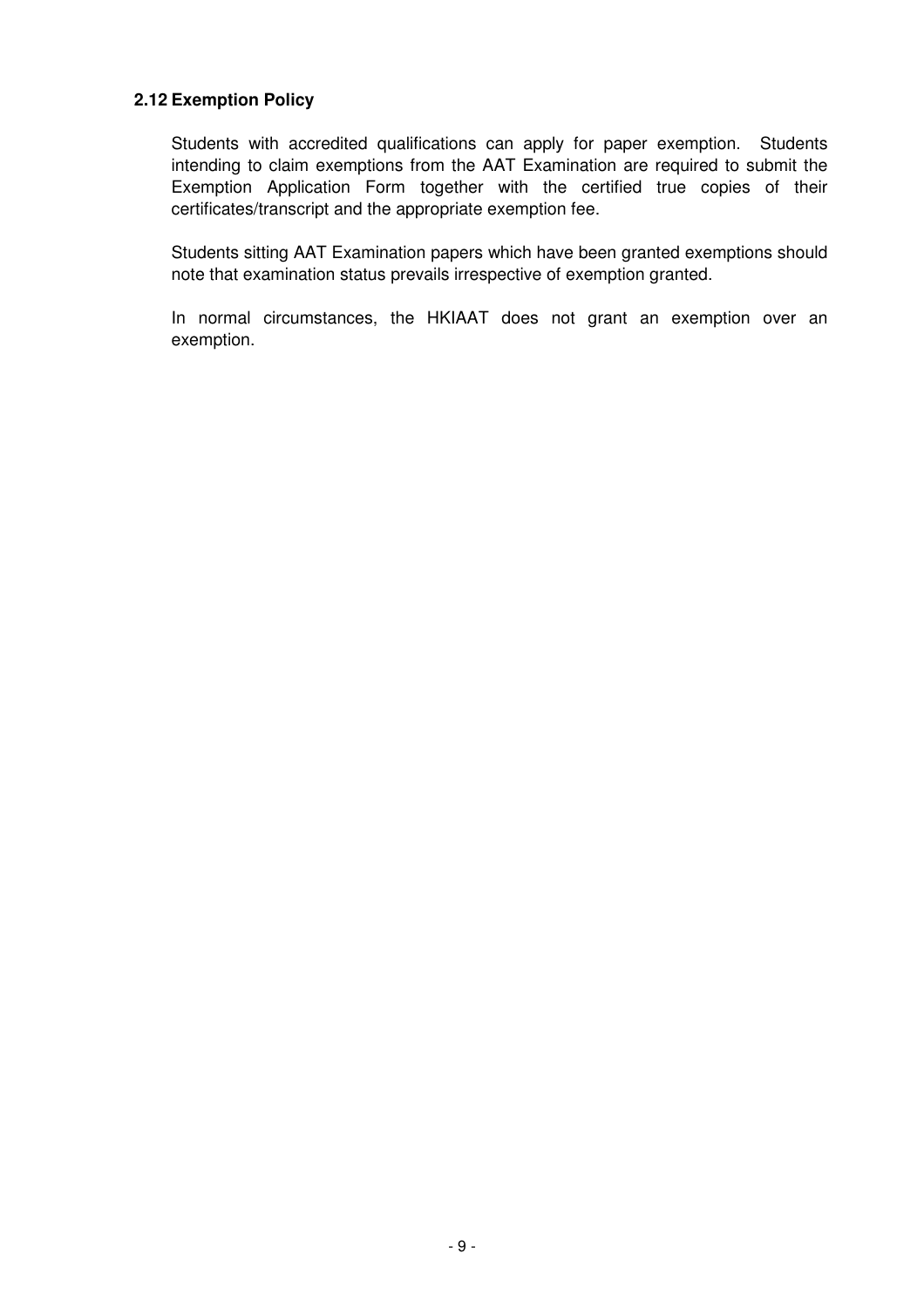#### **3. PROFESSIONAL ASSESSMENT (PA)**

#### **3.1 Enrolment Requirements**

Students who are AAT students or graduates of the AAT Examination and have paid the enrolment fee are eligible for enrolment in the PA.

#### **3.2 Examination Dates and Forms**

The examinations are held in June and December each year. The Enrolment Form can be downloaded from the HKIAAT website.

#### **3.3 Enrolment Regulations**

- 3.3.1 As stated in 2.3.1 above, the eight papers of the AAT Examination together with the PA must be completed within 10 years from the date of first registration as an AAT student.
- 3.3.2 Examination results will be retained in our records with no time limit.

#### **3.4 Enrolment Submission**

It is the students' responsibility to observe the deadlines for enrolment submission and ensure that the enrolment forms, together with the enrolment fee, are received by HKIAAT before the deadline.

#### **3.5 Enrolment Withdrawal**

Students can apply in writing to the Executive Director of HKIAAT to withdraw from the examination. The written request for withdrawal shall reach HKIAAT on or before one week after the closing date for enrolment. Students will be refunded the enrolment fees after deduction of administration charge if HKIAAT approves the application. There is no refund or transfer of enrolment fees for late application and in ALL other cases.

#### **3.6 Examination Format and Assessment**

3.6.1 Examination Format

There are 50 multiple-choice questions in the examination. Each question carries 2 marks. The total mark is 100.

#### 3.6.2 Method of Assessment

The assessment is based solely on a closed-book multiple-choice examination conducted in English. The examination lasts for 1.5 hours.

It is important for candidates to be well-prepared when they sit the examination. Candidates would obtain a copy of Candidate Learning Pack (CLP) for enrolling the Examination.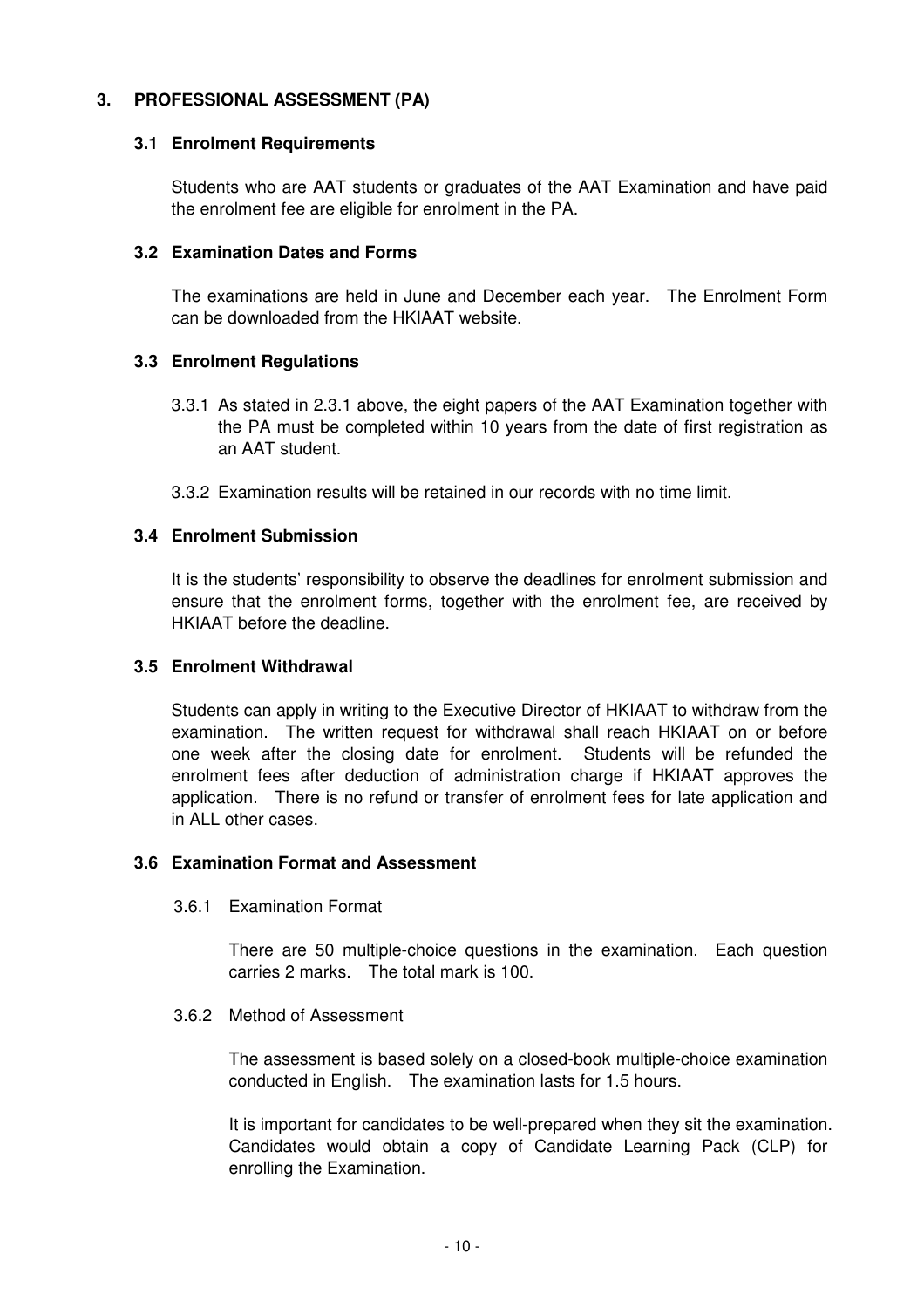#### **3.7 Bad Weather Arrangement for Examination**

If weather conditions are doubtful (such as the possible hoisting of Tropical Cyclone No. 8 Signal or the issue of the Red or Black Rainstorm Warning), candidates should pay attention to the announcements placed on the HKIAAT website. A recorded announcement will also be placed at the hotline 2823 0600.

Please note that if the Examination has to be postponed/cancelled, HKIAAT will advise all candidates on details regarding the rescheduled Examination once operations resume.

#### **3.8 Examination Marking**

The examination marking procedures are designed to ensure that marking process is consistent, accurate, and fair to all candidates. To achieve consistency and accuracy in marking, a computerised marking system is adopted to mark all multiple-choice answer scripts. To facilitate this marking process, candidates are required to use specific multiple-choice answer sheet to answer the examination. In addition, the marking itself is also controlled through a system of auditing to ensure that the marking scheme is applied consistently and therefore errors in the calculation of examination results are very rare.

#### **3.9 Examination Result**

A Result Report will be issued to candidates after each session. Those who obtain exemption from the PA will be issued with an acknowledgement letter.

#### **3.10 Exemption Policy**

Students with accredited qualifications can apply for PA exemption. Students intending to claim exemption from the PA are required to submit the Exemption Application Form together with the certified true copies of their certificates/transcript and the appropriate exemption fee.

Students sitting PA Examination which has been granted exemption should note that examination status prevails irrespective of exemption granted.

In normal circumstances, the HKIAAT does not grant an exemption over an exemption.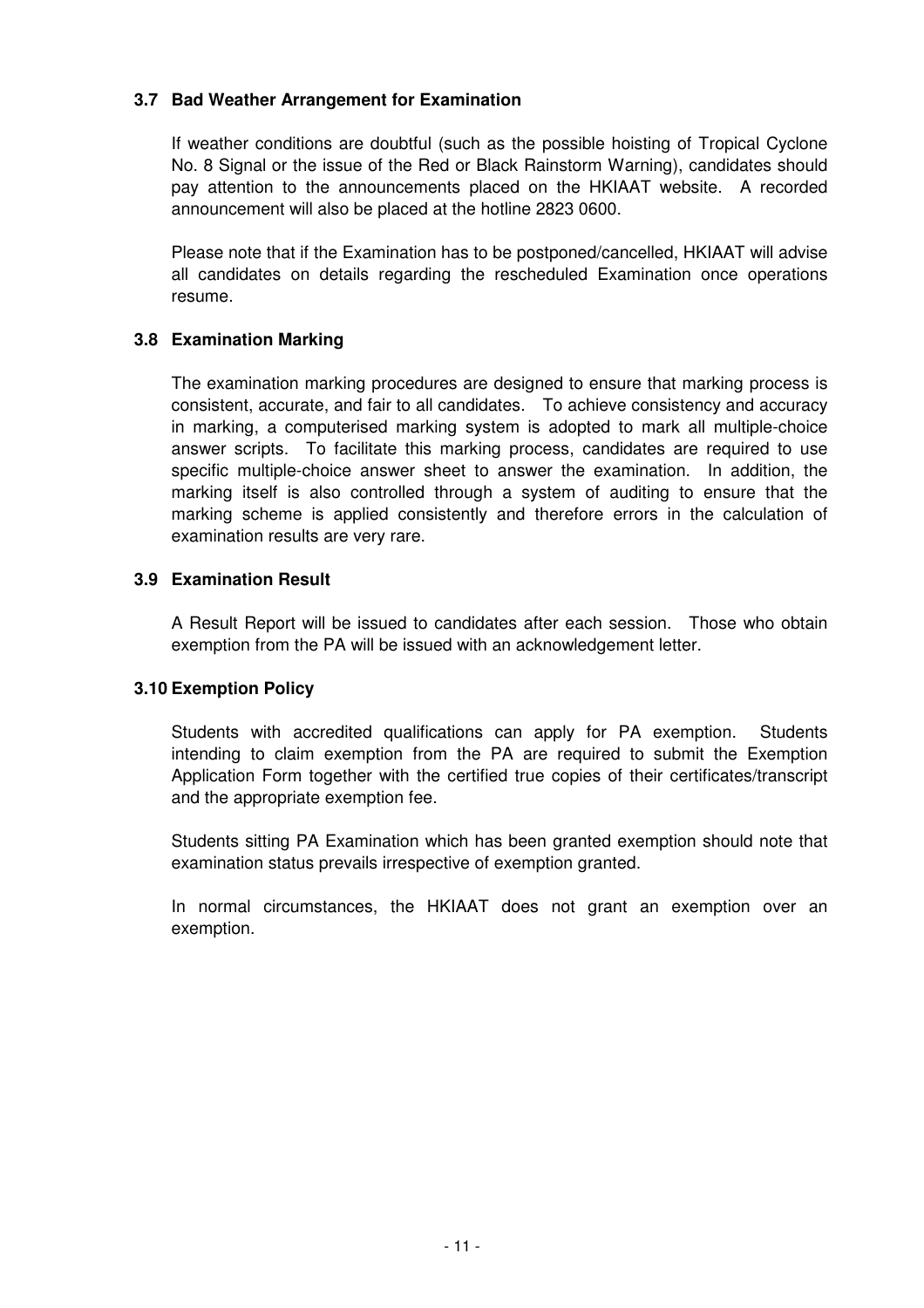#### **4. RECOGNITION OF THE "ACCREDITED ACCOUNTING TECHNICIAN" QUALIFICATION**

Students who have completed the AAT Examination and Professional Assessment, and have gained the prescribed work experience are eligible to apply as an Associate Member of the HKIAAT and can use the designation "AAT" after their names. The AAT qualification is popular among employers, in particular professional accountants.

Under our Reciprocal Membership Agreement, members of the HKIAAT can apply for the membership of the UKAAT, AAT Australia and NZICA. Closer to home, AAT graduates can develop their career by taking the Professional Bridging Examination (PBE) which qualifies them to register as students of the Hong Kong Institute of CPA's Qualification Programme, heading towards a CPA designation. AATs also receive advanced standing for a number of bachelor degree programmes.



\* For more details, please refer to the HKIAAT website.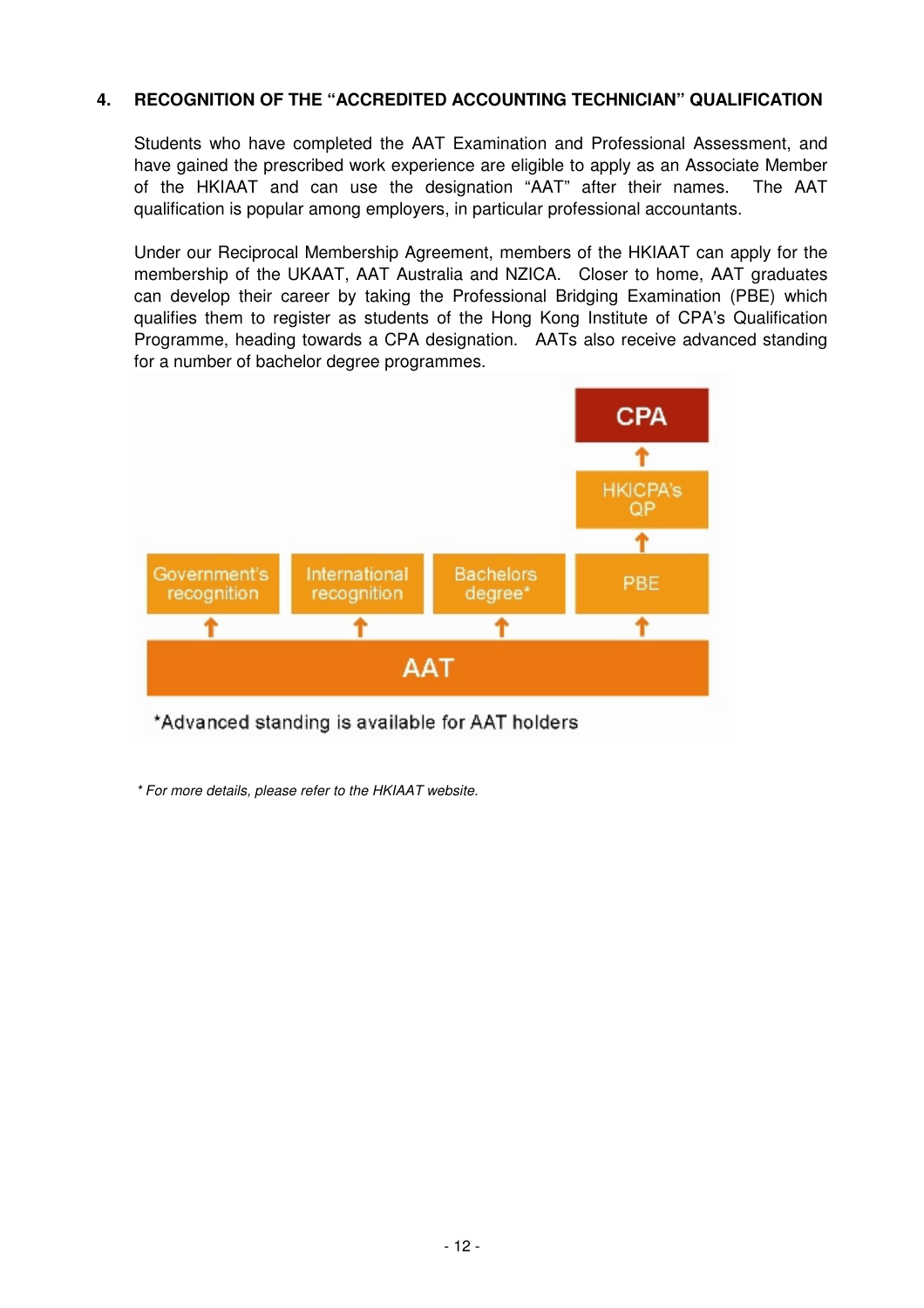#### **5. PROFESSIONAL BRIDGING EXAMINATION (PBE)**

#### **5.1 Examination Entry Requirements**

Graduates of the AAT Examination or HKIAAT Members who have registered as PBE students are eligible to sit for the PBE provided that they have paid the annual student fees and the required examination fees.

#### **5.2 Examination Dates and Forms**

The examinations are held in June and December each year. The Examination Entry Form will be sent to all eligible students twice a year in advance for each examination session.

#### **5.3 Examination Entry Regulations**

- 5.3.1 The four papers of the PBE must be completed within 10 years from the date of first registration as a PBE student. Students who registered on or before 15 July 2008 will have their time limit start afresh on 1 June 2009.
- 5.3.2 Students are allowed to take any number of papers in any sequence for each examination session. However, students are recommended to attempt not more than two papers in each session and to attempt them in sequence.
- 5.3.3 Examination results will be retained in our records with no time limit.
- 5.3.4 Students re-sitting papers that they have previously passed should note that the most current examination result prevails.

#### **5.4 Examination Entry Submission**

It is the students' responsibility to observe the deadlines for Examination Entry Form submission and ensure that these forms, together with the examination fee, are received by HKIAAT before the deadline.

#### **5.5 Examination Entry Withdrawal**

Students can apply in writing to the Executive Director of HKIAAT to withdraw from the examination(s). The written request for withdrawal shall reach HKIAAT on or before one week after the closing date for examination entry. Students will be refunded the examination fees after deduction of administration charge if HKIAAT approves the application. There is no refund or transfer of examination fees for late application and in ALL other cases.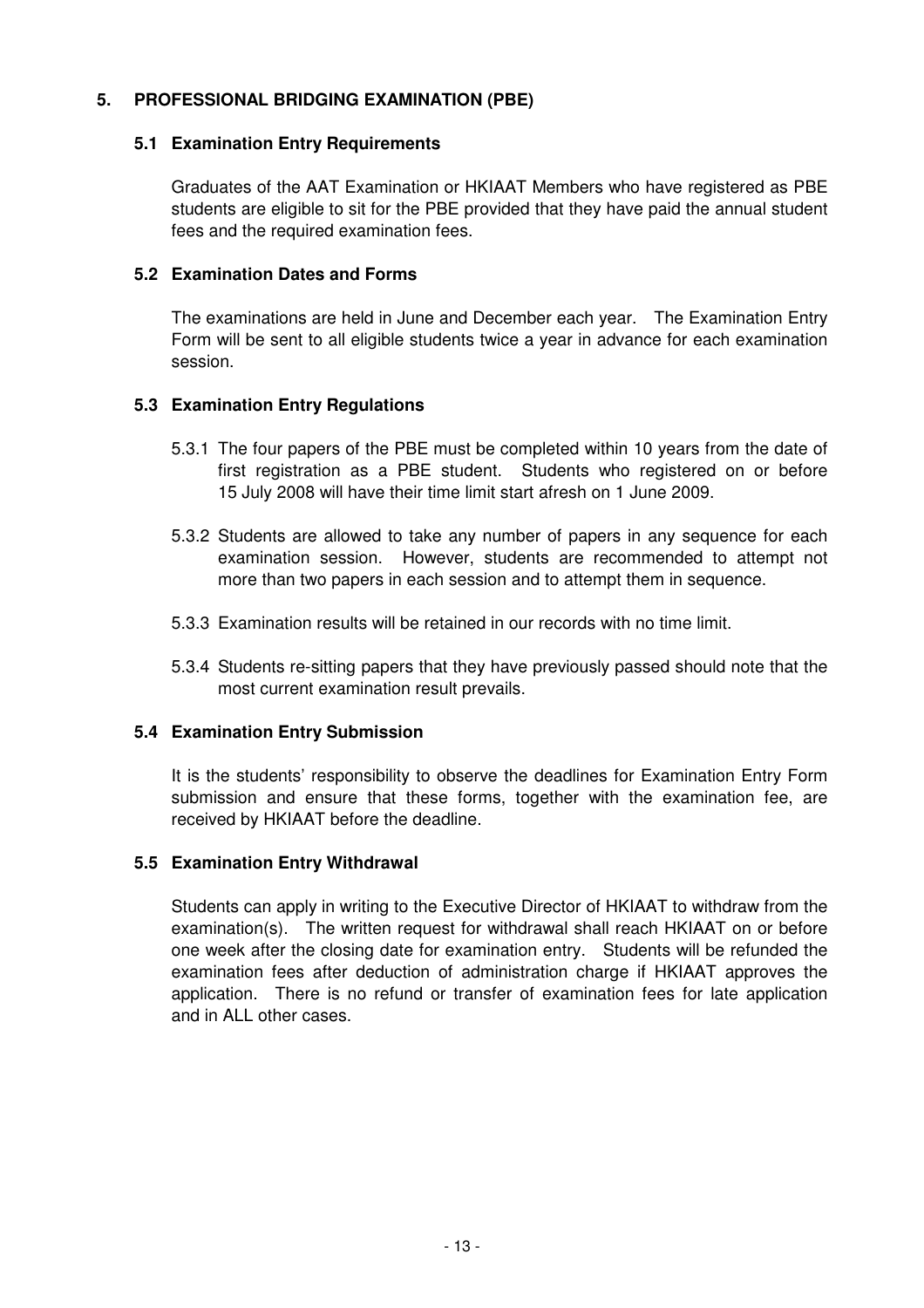#### **5.6 Examination Format and Assessment**

#### 5.6.1 Examination Format

Format of Papers I to III:

|                                          | <b>Marks</b> |
|------------------------------------------|--------------|
| Section A: 1 case with 1 to 3 questions  | 40           |
| Section B: 3 out of 4 optional questions | 60           |
| Total                                    | 100          |

#### Format of Paper IV\*\* (effective from the June 2010 Session onwards)

|                                                                | <b>Marks</b>                  |
|----------------------------------------------------------------|-------------------------------|
| Section A: 5 essay questions on Business Law, each 20<br>marks | 5 questions x<br>20 marks per |
| Section B: 2 essay questions on Taxation, each 20 marks        | question                      |
| Total                                                          | 100                           |

#### \*\*Note: Candidates are required to **answer 5 questions** in total with **at least 1 question from each section**

#### 5.6.2 Method of Assessment

Each PBE paper consists of a three-hour closed-book written examination comprising 100 marks with a mix of assessment methods. These include short questions, computational questions and case studies.

#### **5.7 Bad Weather Arrangement for Examination**

The Hong Kong Examinations and Assessment Authority (HKEAA) administers the PBE on behalf of HKIAAT. HKEAA has taken the PBE as a public examination. Hence, if weather conditions are doubtful (such as the possible hoisting of Tropical Cyclone No. 8 Signal or the issue of the Red or Black Rainstorm Warning), candidates should listen to the radio or television broadcasting stations for arrangements to be announced by HKEAA.

#### **5.8 Examination Marking**

The examination marking procedures are designed to ensure that marking process is consistent, accurate, and fair to all candidates. Markers are chosen because of their expertise and awareness of the realistic standard expected. To achieve consistency in marking, a small group of markers (depending on the numbers of scripts for the session) will mark the examination paper for all scripts. To facilitate this marking process, candidates are required to use specific script booklet to answer the examination. In addition, the marking itself is also controlled through a system of auditing to ensure that the marking scheme is applied consistently and therefore errors in the calculation of examination results are very rare.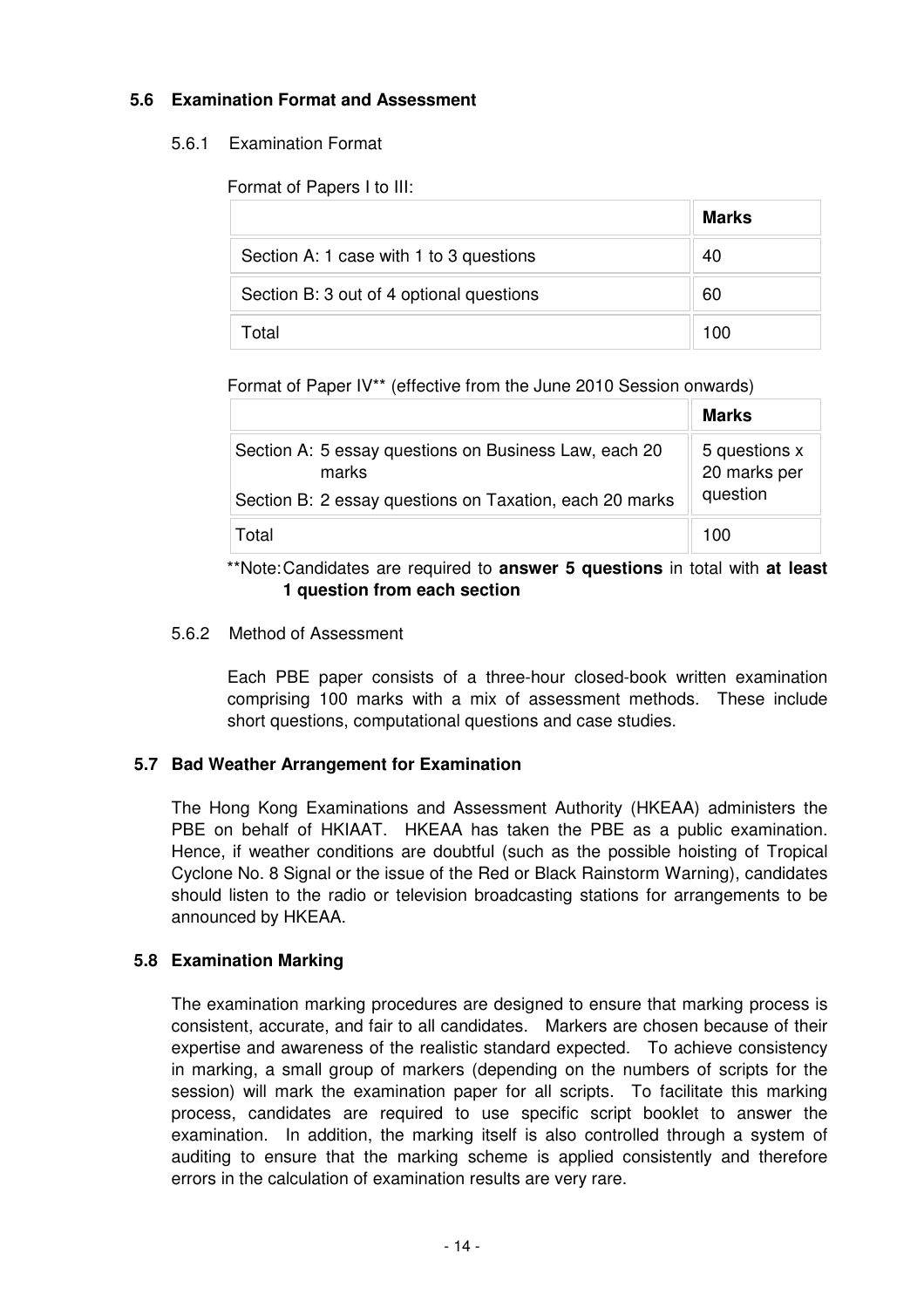#### **5.9 Examination Result**

An Examination Status Report will be issued to candidates after each examination session.

#### **5.10 Certificate Issuance**

A certificate shall be issued to students who have sat and passed all four papers of the PBE around three months after results announcement.

#### **5.11 Script Review Report**

Questions and suggested answers of the PBE and the respective examiner's general comments on candidates' performance will be published for sale in the HKIAAT's Service Counter. In addition, an unsuccessful candidate can apply for a script review of his/her examination papers, if deemed necessary, at a fee (currently \$680) prescribed by the HKIAAT Board. In the script review, the HKIAAT will provide the candidate with a review report regarding his/her performance in the examination and in particular, the reasons for failure. It is hoped that this feedback will assist candidates to assess their performance and identify problem areas. It is important to note that a script review is **NOT** a remarking service. Under no circumstance will marks be adjusted.

To apply for a Script Review Report, candidates are required to submit written requests, together with the prescribed fee, to the HKIAAT within two weeks of the date of announcement of the results. The HKIAAT will provide the candidates with a formal review report within one month.

#### **5.12 Exemption Policy**

The HKIAAT does not grant any exemption on the PBE.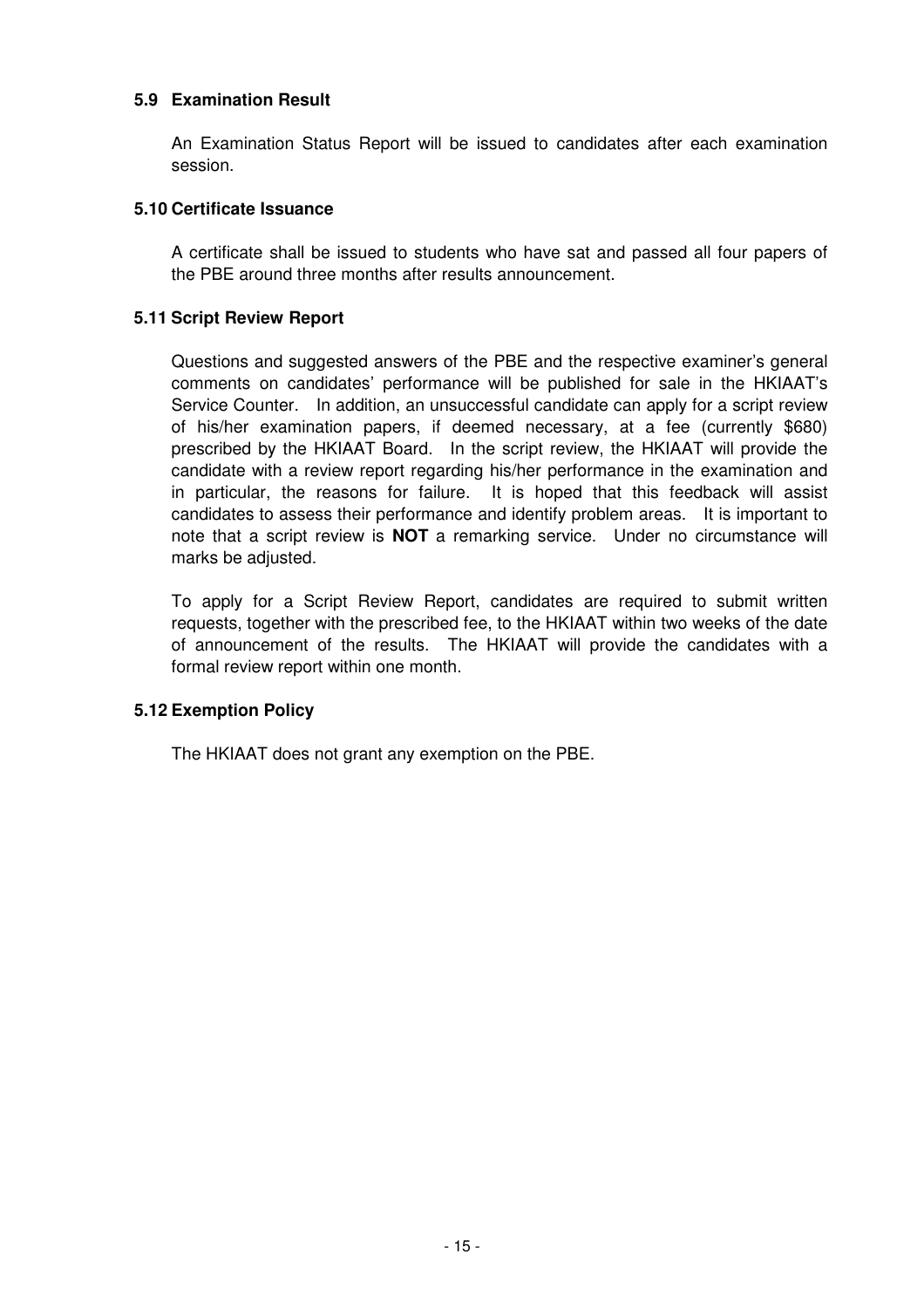#### **6. EXAMINABLE CONTENTS**

The examinable contents are determined on 31 May each year (cut-off date) which applies to the December session of the same year and the following June session.

The determination of examinable contents refers to both the release date of the pronouncements (or the enactment date of the legislations) and their corresponding effective date.

Students will be examined on legislations and the Institute's pronouncements that meet the following conditions:

**Condition 1:** Have been released six months prior to the **reference date** (the reference date is determined as the 1<sup>st</sup> day of the month the examination takes place); **AND** 



**Condition 2:** Have been effective / will be effective on or before the 13<sup>th</sup> month from the **reference date**.



**For illustration:** 

| Release date | <b>Effective date</b> | <b>Status under</b><br><b>Condition 1</b> | <b>Status under</b><br><b>Condition 2</b> |
|--------------|-----------------------|-------------------------------------------|-------------------------------------------|
| 18 May 2015  | 1 Jan 2017            | Proceed to Condition 2                    | <b>Examinable</b>                         |
| 18 May 2015  | 1 Feb 2017            | Proceed to Condition 2                    | Not examinable                            |
| 25 Jun 2015  | 1 Jan 2017            | Not examinable                            | Not relevant                              |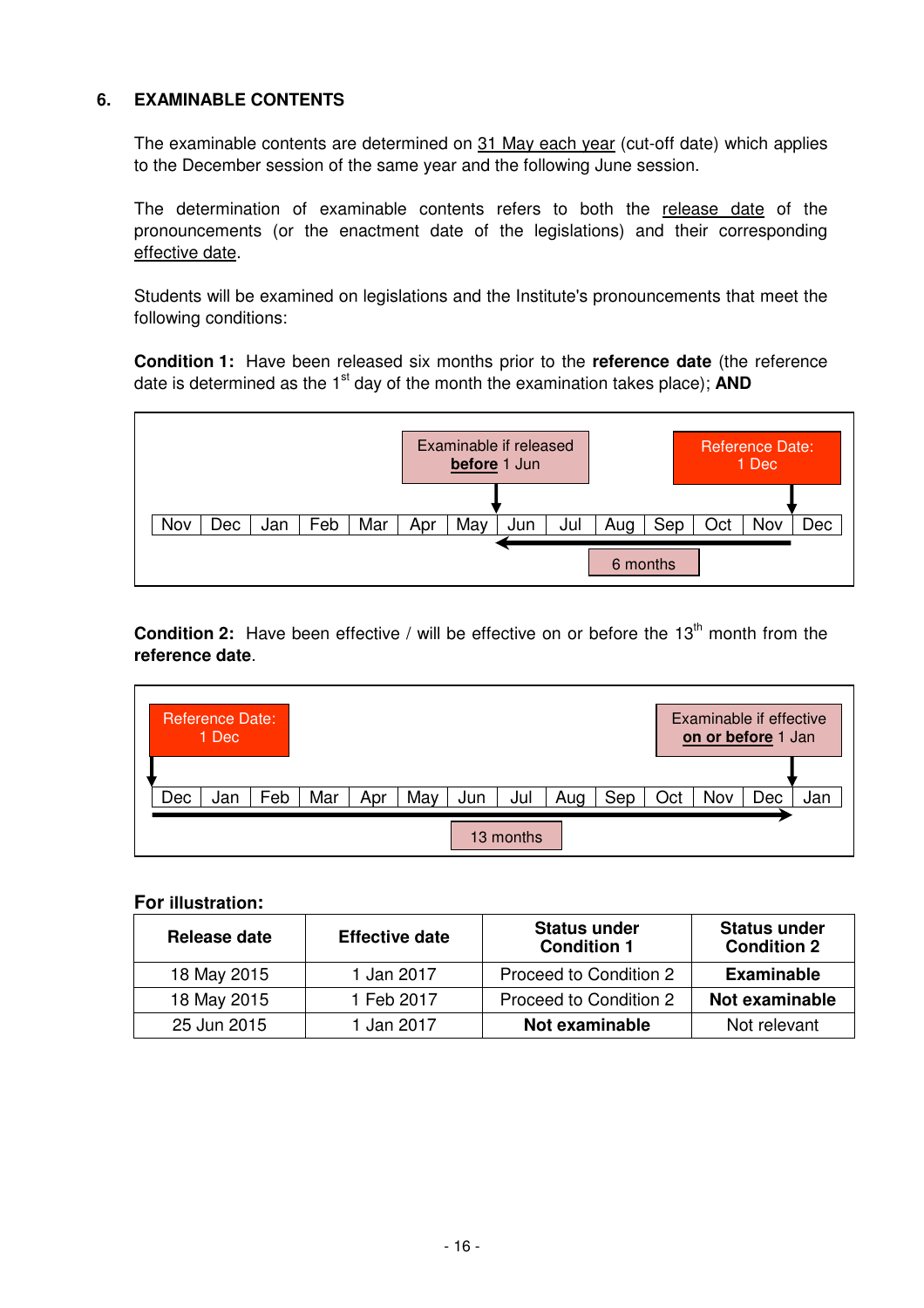## **7. ANNUAL TIMETABLE**

#### 7.1 AAT Examination and PBE

| <b>MONTH</b>     | <b>EVENT</b>                                                                                                                                                                                                                     |
|------------------|----------------------------------------------------------------------------------------------------------------------------------------------------------------------------------------------------------------------------------|
| <b>JANUARY</b>   | Payment of annual student fee is due on 1 January.  Payment should<br>be made by cheque or cashier order. The student's name and<br>registration number should be clearly written on the back of the cheque<br>or cashier order. |
| <b>FEBRUARY</b>  | AAT Examination and PBE Results are sent to students who have<br>entered the December session while the Examination Entry Forms are<br>sent to those who are eligible to sit for the June session.                               |
| <b>MARCH</b>     | Completed Examination Entry Form for the AAT Examination and PBE<br>June session together with payment of the examination fee by cheque<br>or cashier order must be received by the HKIAAT on or before<br>31 March.             |
| <b>MAY</b>       | AAT Examination and PBE Attendance Dockets are sent to the<br>students sitting for the June session.                                                                                                                             |
| <b>JUNE</b>      | AAT Examination and PBE take place.                                                                                                                                                                                              |
| <b>AUGUST</b>    | AAT Examination and PBE Results are sent to students who have<br>entered the June session while the Examination Entry Forms are sent<br>to those who are eligible to sit for the December session.                               |
| <b>SEPTEMBER</b> | Completed Examination Entry Form for AAT Examination and PBE<br>December session together with payment of the examination fee by<br>cheque or cashier order must be received by the HKIAAT on or before<br>30 September.         |
| <b>NOVEMBER</b>  | AAT Examination and PBE Attendance Dockets are sent to the<br>students sitting for the December session.                                                                                                                         |
| <b>DECEMBER</b>  | AAT Examination and PBE take place.                                                                                                                                                                                              |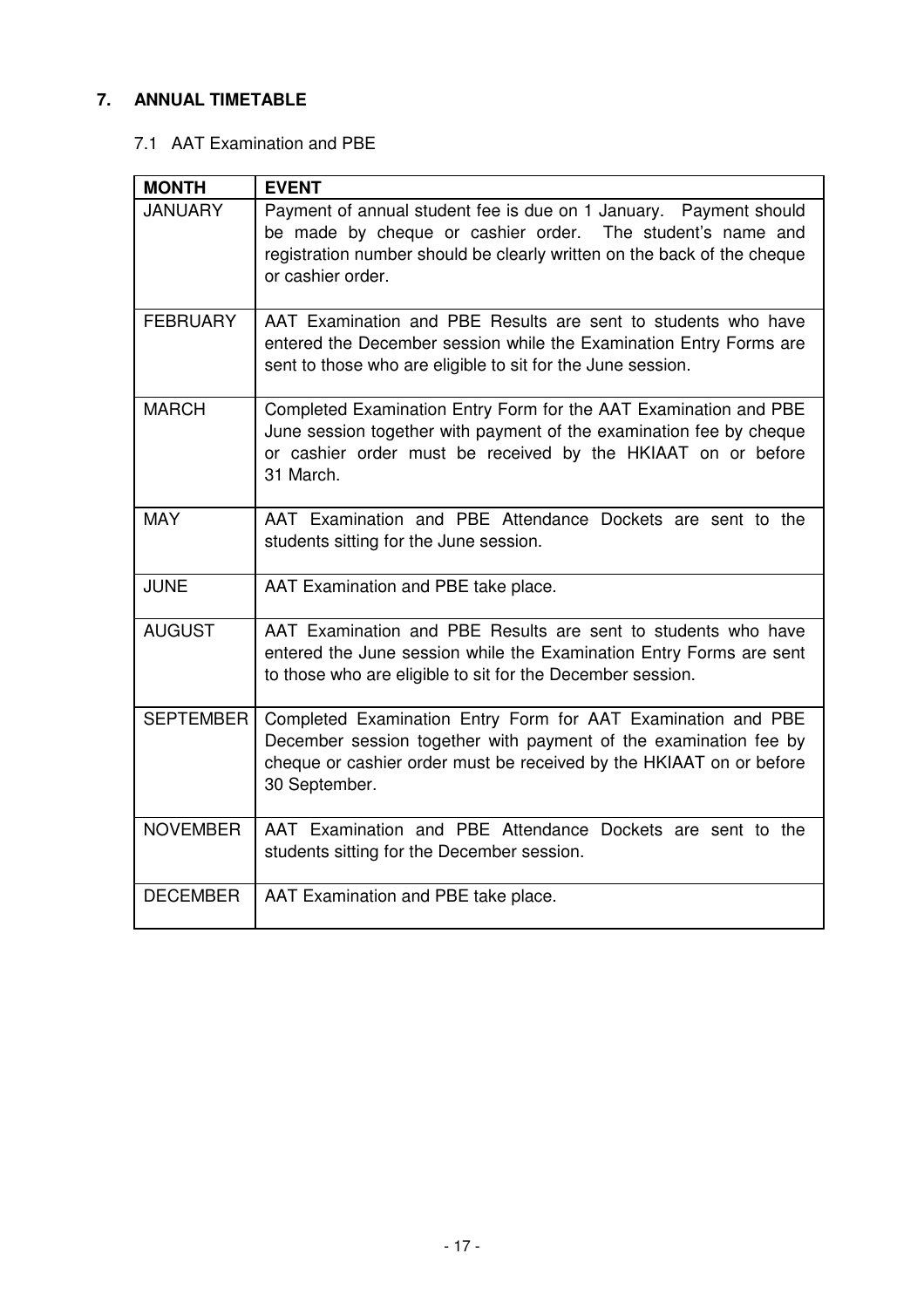| <b>MONTH</b>     | <b>EVENT</b>                                                                                                                                                                               |
|------------------|--------------------------------------------------------------------------------------------------------------------------------------------------------------------------------------------|
| <b>FEBRUARY</b>  | PA results are sent to students who have entered the<br>December session.<br>Enrolment Form for the June session can be downloaded<br>from the HKIAAT website.                             |
| <b>MARCH</b>     | Completed Enrolment Form for the June session together<br>with payment of the enrolment fee by cheque or cashier<br>order must be received by the HKIAAT on or before<br>31 March.         |
| <b>APRIL</b>     | Enrolment confirmation letters are sent to students who have<br>enrolled the June session.                                                                                                 |
| <b>JUNE</b>      | PA takes place.                                                                                                                                                                            |
| <b>AUGUST</b>    | PA results are sent to students who have entered the June<br>session.<br>Enrolment Form for the December session can<br>be<br>downloaded from the HKIAAT website.                          |
| <b>SEPTEMBER</b> | Completed Enrolment Form for the December session<br>together with payment of the enrolment fee by cheque or<br>cashier order must be received by the HKIAAT on or before<br>30 September. |
| <b>OCTOBER</b>   | Enrolment confirmation letters are sent to students who have<br>enrolled the December session.                                                                                             |
| <b>DECEMBER</b>  | PA takes place.                                                                                                                                                                            |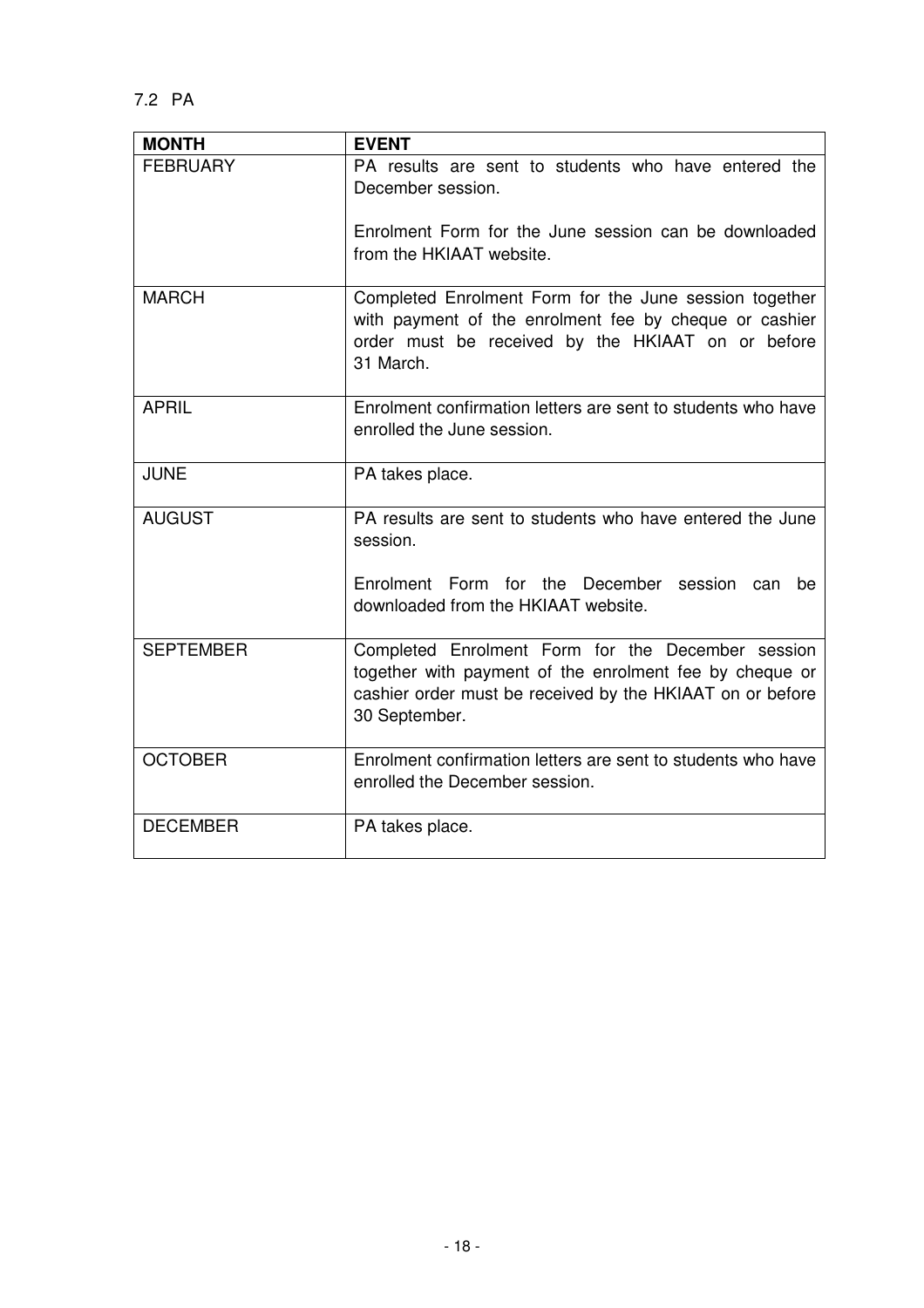#### **8. FEES AND PAYMENT PROCEDURES**

#### **8.1 Fees\* (2016)**

#### 8.1.1 AAT Examination

| Nature of fees           | <b>Amount</b>                                 |
|--------------------------|-----------------------------------------------|
| Initial Registration Fee | <b>HK\$600</b>                                |
| Annual Student Fee       | HK\$600 (due on 1 January)                    |
| <b>Examination Fee</b>   | HK\$530 per subject (except Paper 1, HK\$800) |
| <b>Exemption Fee</b>     | HK\$530 per subject (except Paper 1, HK\$800) |
| Script Review Fee        | HK\$500 per subject                           |

#### 8.1.2 PA

| Nature of fees           | <b>Amount</b>  |
|--------------------------|----------------|
| Package (including       | <b>HK\$530</b> |
| enrolment of examination |                |
| and study pack)          |                |
| <b>Exemption Fee</b>     | <b>HK\$530</b> |

#### 8.1.3 PBE

| Nature of fees           | Amount                     |
|--------------------------|----------------------------|
| Initial Registration Fee | <b>HK\$700</b>             |
| Annual Student Fee**     | HK\$700 (due on 1 January) |
| <b>Examination Fee</b>   | HK\$650 per subject        |
| Script Review Fee        | HK\$680 per subject        |

- \* All fees are subject to revision.
- \*\* The PBE Annual Student Fee will be waived provided that students maintain uninterrupted membership with HKIAAT.

#### **8.2 Annual Student Fee**

Annual student fee demand notes are sent out in early December for payment by 1 January.

#### **8.3 Payment Procedures**

Fees must be paid by cheque or cashier order. Post dated cheques are not accepted. All cheques must be made payable to "Hong Kong Institute of Accredited Accounting Technicians Limited".

Examination fees or Enrolment fee should be paid when the examination entry forms or enrolment form are submitted by the students. Exemption fees should be paid upon application for exemption.

All fees paid are non-transferrable and non-refundable.

#### **8.4 Surcharge on Returned Cheques**

A surcharge of HK\$150 is levied on every returned cheque.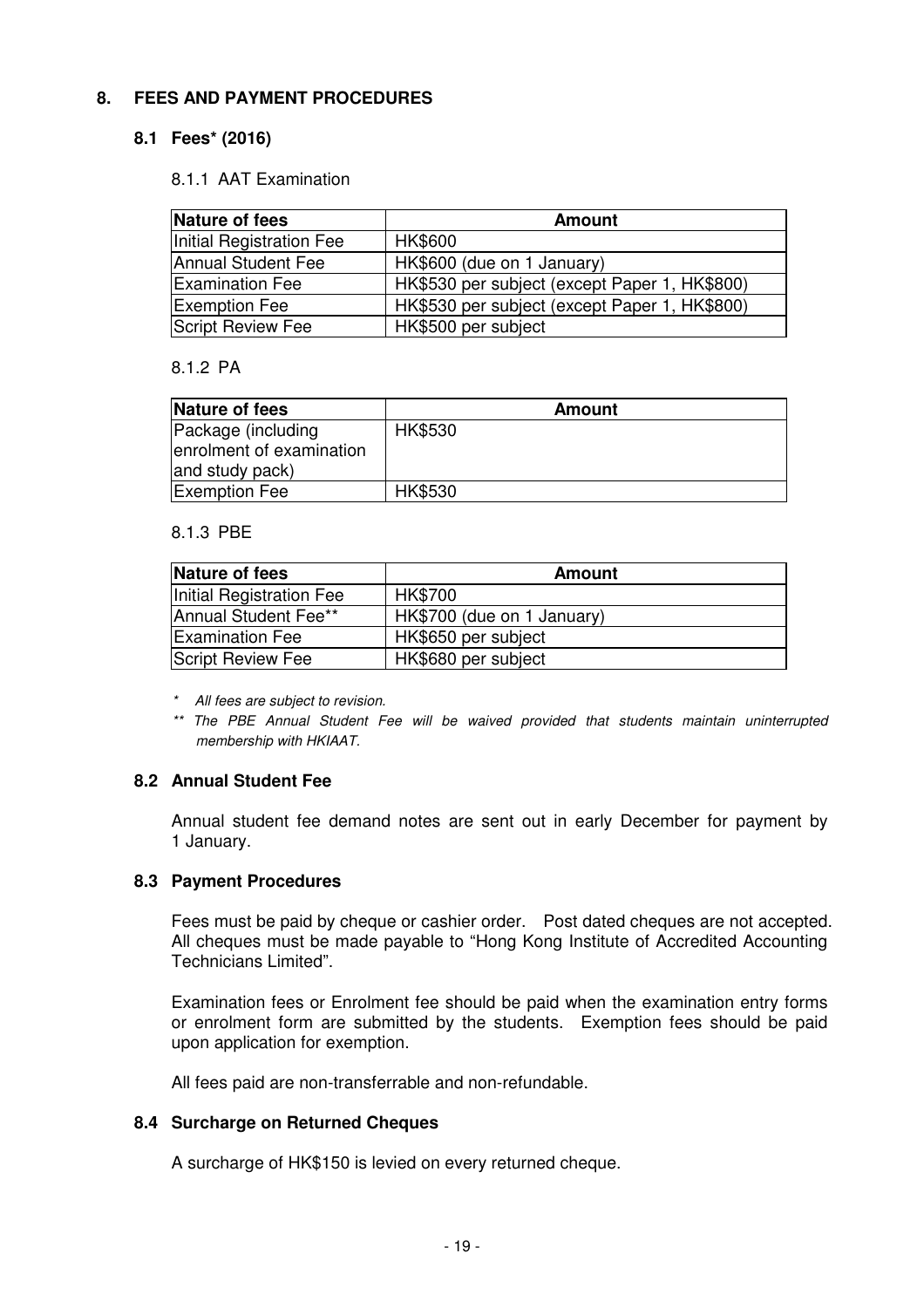## **9. DEADLINES AND IMPORTANT DATES**

The dates listed below are the last dates in each year by which applications will be accepted for registration, exemptions and examinations. Registration, exemption and examination enrolment forms should be submitted to the HKIAAT on or before the closing dates as follows:

| <b>CLOSING DATE</b>                                                                 |
|-------------------------------------------------------------------------------------|
|                                                                                     |
|                                                                                     |
| Applicants intending to sit their first AAT<br>31 January of the same calendar year |
|                                                                                     |
|                                                                                     |
| Applicants intending to sit their first AAT<br>15 July of the same calendar year    |
|                                                                                     |
|                                                                                     |
|                                                                                     |
| 31 March of the same calendar year                                                  |
|                                                                                     |
| 30 September of the same calendar year                                              |
|                                                                                     |
|                                                                                     |
|                                                                                     |
| 31 March of the same calendar year                                                  |
| 30 September of the same calendar year                                              |
|                                                                                     |
|                                                                                     |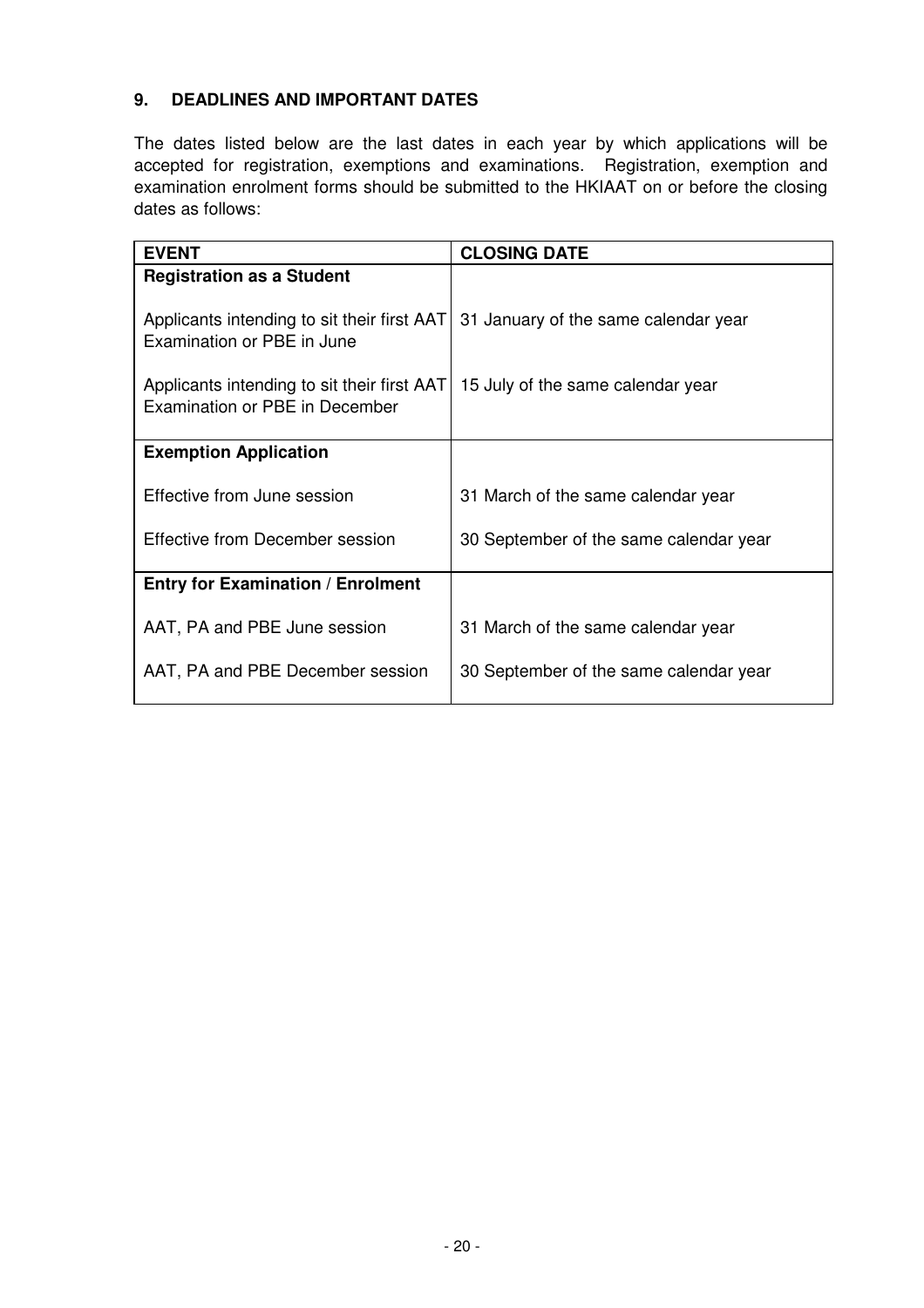#### **10. STUDENT SERVICES**

#### **10.1 Library**

All HKIAAT registered students may use the library of the Hong Kong Institute of CPAs and use the library's reading and reference facilities during the opening hours.

#### **10.2 E-journal "T/Dialogue"**

The HKIAAT e-journal, "T/Dialogue", is sent to all registered students on a bi-monthly basis to keep them abreast of the HKIAAT activities and developments, such as examinations, student activities and other matters of interest. It also covers information about the accounting profession, market news and other features like soft skills, etc.

#### **10.3 Relevant Courses**

#### **10.3.1 Revision Courses**

Revision courses are organised by educational institutions to assist students in preparing for the AAT Examination and PBE. The purpose of the courses is to assist students with their revision: hence students who enrol for these courses are expected to have knowledge of the subjects concerned.

#### **10.3.2 AAT Courses**

AAT Courses are offered by educational institutions on subject basis or as part of a programme. The courses provide systematic training to students who have little knowledge of the subjects concerned.

#### **10.4 Students' Activities**

Students' activities including technical seminars, examination techniques seminars, company visits and social visits are organised regularly.

#### **10.5 Question & Answer Booklets (Q&A), Study Texts and Souvenirs**

The HKIAAT prints all AAT Examination and PBE Q&A after each examination session and has published Study Texts to cover all AAT Examination and PBE papers as well as PA. Souvenirs are offered for sale from time to time. Students may buy these products from the HKIAAT office or by mail order. Relevant news is announced in "T/Dialogue". Mail order forms may be obtained by fax through the hotline or downloaded from the HKIAAT website.

Students may also buy any publication or souvenirs available for sale to the Hong Kong Institute of CPAs' students at the same privileged price by presenting their HKIAAT Student Registration Cards.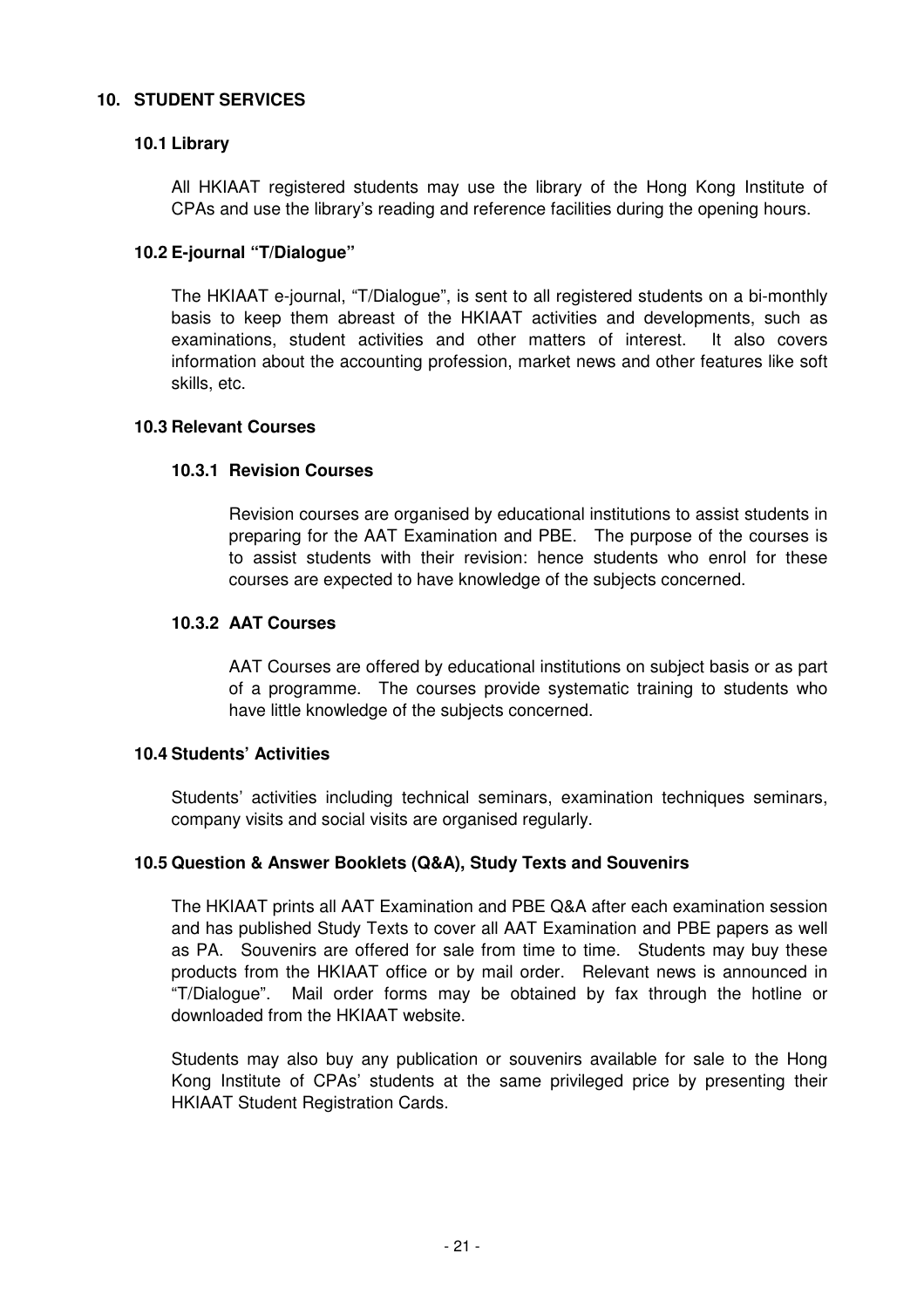#### **10.6 Hong Kong Institute of CPAs Continuing Professional Development Programmes**

Students can enrol for the Hong Kong Institute of CPAs' Continuing Professional Development Programmes and enjoy the same discounted fee as its members and students. Most of the programmes are seminars, workshops, conferences and e-learning courses. For details, please visit its website at http://www.hkicpa.org.hk.

#### **10.7 Change of Personal Particulars**

Students must inform the HKIAAT in writing whenever their personal particulars have changed.